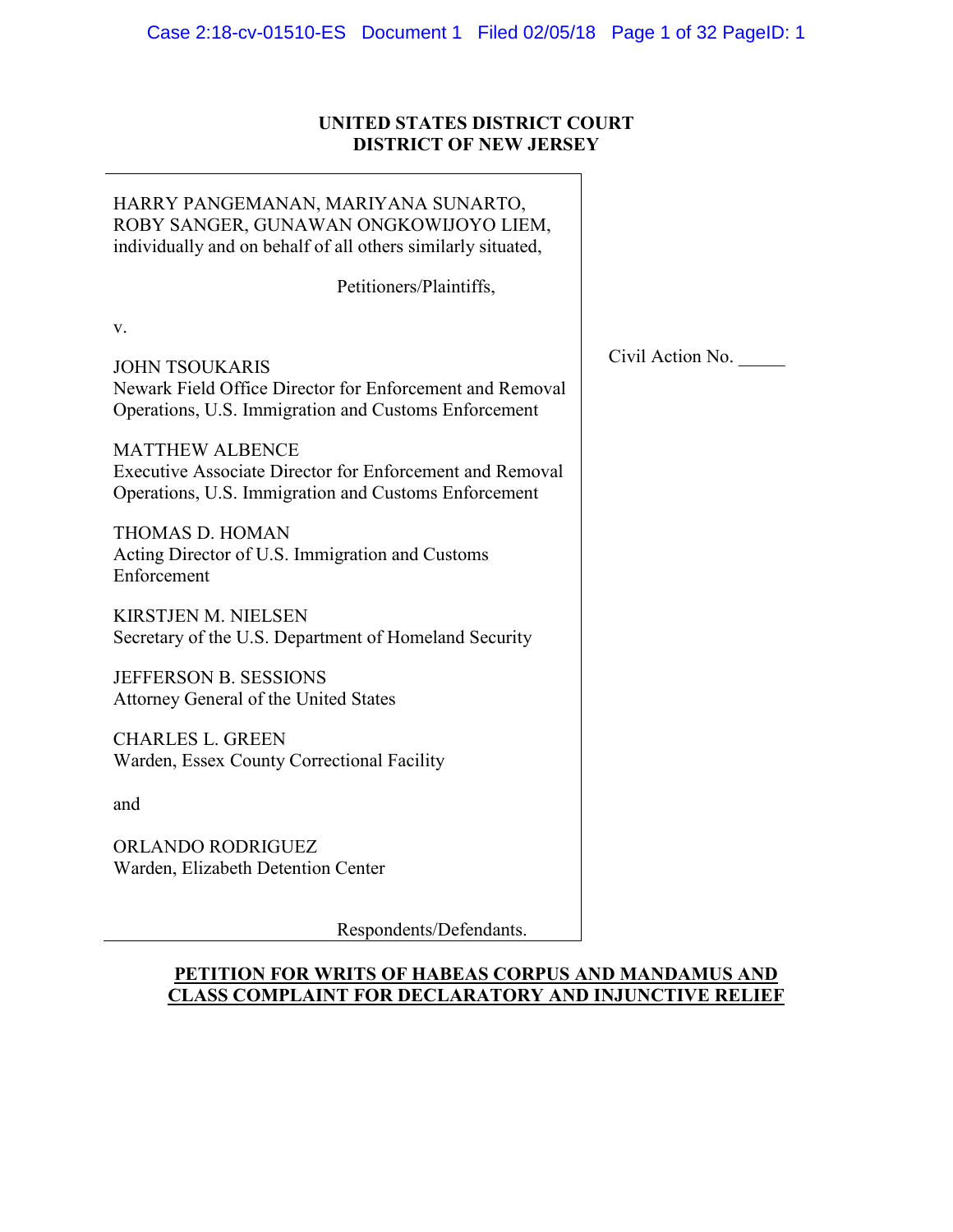### Case 2:18-cv-01510-ES Document 1 Filed 02/05/18 Page 2 of 32 PageID: 2

1. Petitioners/Plaintiffs are Indonesian nationals, who have resided in New Jersey for decades, but now ICE has begun targeting them for imminent removal to Indonesia where they fear persecution, torture, or death due to their Christian faith. They seek stays of removal so that may have a reasonable period of time in which to compile and present evidence that would permit them to file motions to reopen their removal cases, including evidence of recent changes in country conditions that make Indonesia increasingly dangerous for Christians. Most have United States citizen children, and their removal would rip apart close-nit, loving families and leave their children without support. They are devout and extremely active in their churches, some in official roles. Many volunteer their time to help disadvantaged members of their local community and beyond: participating in disaster relief efforts and volunteering through their churches.

2. The Government's attempt to summarily remove the putative class here mirrors other analogous enforcement actions—undertaken with little or no notice— targeting groups that have long been allowed to remain in the United States with final orders of removal under Orders of Supervision. In each case, the relevant federal court enjoined the summary removal of these groups. *Devitri* v. *Cronen*, No. 17 Civ. 11842, slip op., ECF No. 90 (D. Mass. Feb. 1, 2018) (Indonesian Christians); *Ibrahim* v. *Acosta*, No. 17 Civ. 24574, 2018 WL 582520, at \*3 (S.D. Fla. Jan. 26, 2018) (Somalis); *Chhoeun* v. *Marin*, No. 17 Civ. 1898, 2018 WL 566821, at \*6 (C.D. Cal. Jan. 25, 2018) (Cambodians); *Hamama* v. *Adducci*, No. 17 Civ. 11910, 2017 WL 2684477 (E.D. Mich. June 22, 2017); *Hamama* v. *Adducci*, 258 F. Supp. 3d. 828 (E.D. Mich. 2017) (Iraqis).

3. Just yesterday, the United States District Court for the District of Massachusetts granted a preliminary injunction and stayed the removal of a group of Indonesian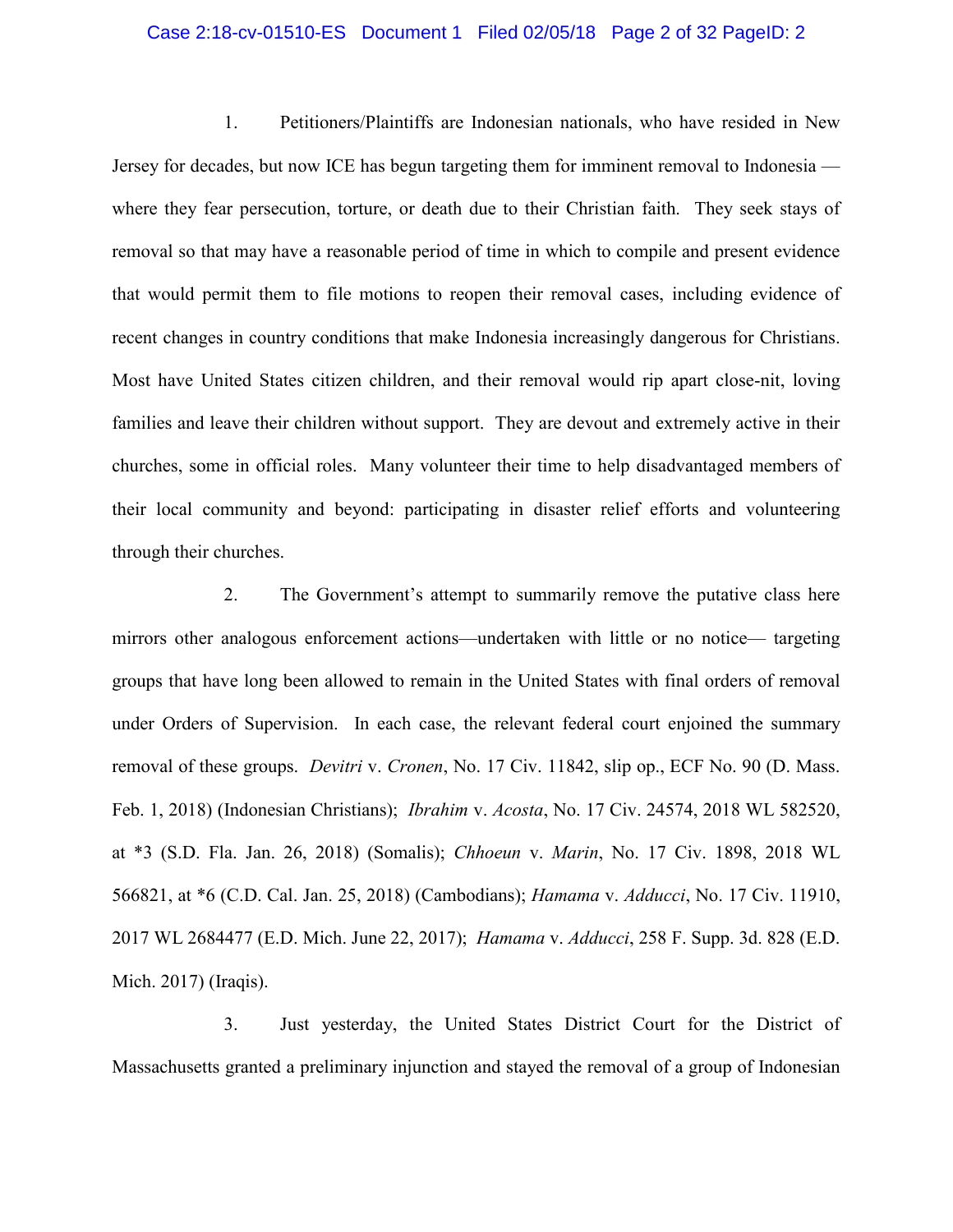### Case 2:18-cv-01510-ES Document 1 Filed 02/05/18 Page 3 of 32 PageID: 3

Christian residents from New Hampshire on very similar facts in order to allow those petitioners to file motions to reopen based on the same changed country conditions. *Devitri*, *supra*, slip op. (D. Mass. Feb. 1, 2018). In doing so, that court framed its decision as "doing no more than allowing [the New Hampshire Indonesian Christians] to use the administrative and judicial procedures that Congress designed and the Constitution requires." *Id*. at 21.

4. Similar to the group of Indonesian Christians at issue in *Devitri,*  Petitioners/Plaintiffs, and the members of the putative class they seek to represent, are undocumented individuals all Indonesian nationals within the jurisdiction of the Newark ICE Field Office with administratively final orders of removal predating 2009 and (at any point in time during or after 2009) were subject to an order of supervision.

5. Each voluntarily identified themselves to United States Immigration and Customs Enforcement ("ICE") as part of an agreement with the Newark ICE Field Office that was intended to encourage undocumented Indonesian Christians to come out of the shadows, based on the assurance that individuals without criminal records would be granted stays of deportation and employment authorizations in exchange for identifying themselves and being monitored by ICE pursuant to Orders of Supervision (the "New Jersey Indonesian Orders of Supervision Agreement" or the "Agreement"). The Agreement was made between ICE officials and Reverend Seth Kaper-Dale, the Senior Co-Pastor at the Reformed Church of Highland Park, a church that ministers to the Indonesian Christian community. After the Agreement was reached, Reverend Kaper-Dale received emails from ICE officials discussing the new initiative and congratulating him on the effort. (Kaper-Dale Decl.  $\P$  5 and email attached thereto.)<sup>[1](#page-2-0)</sup>

<span id="page-2-0"></span> <sup>1</sup> Citations to "Kaper-Dale Decl." are to the Declaration of Reverend Seth Kaper-Dale dated February 2, 2018.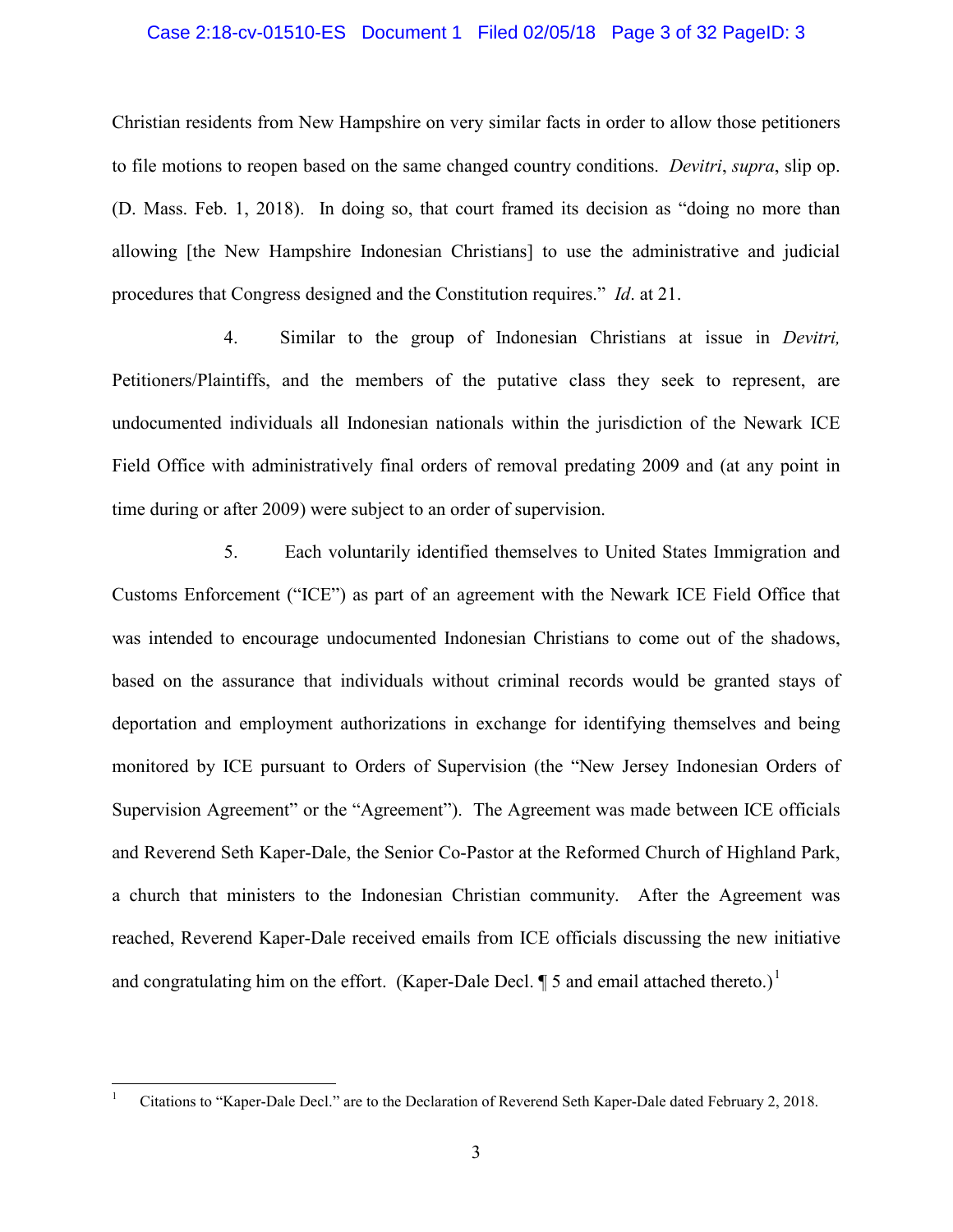### Case 2:18-cv-01510-ES Document 1 Filed 02/05/18 Page 4 of 32 PageID: 4

6. In short, members of the putative class relied upon the Agreement and thereafter came forward to voluntarily register with ICE and be subject to in-person reporting requirements under Orders of Supervision. In exchange, they were permitted to remain in and work in the United States. *Id.* at ¶¶ 5-7.

7. In March 2017, ICE ordered a few members of the group to report again in May. When they did so, they were detained and, within a month, deported. Though this caused concern in the community, other members of the group continued to appear for check-ins and were told to simply report again at a later date. *Id.* at ¶10.

8. Reverend Kaper-Dale attempted to dialogue with ICE officials to determine if the Agreement as to this group had been abandoned or would soon be. He realized that most of the members of the group had limited financial means and could not easily find or afford to hire a lawyer to pursue the complicated motions to reopen. Reverend Kaper-Dale hoped to bring his congregants clarity, and so repeatedly contacted Newark ICE Supervisor John Tsoukaris to schedule a meeting to discuss the status of the Agreement. He attempted contact for several weeks in April 2017, with no response. *Id.* at ¶ 12.

9. When members of Tsoukaris's staff finally met with Reverend Kaper-Dale on May 10, 2017 (Tsoukaris did not), they offered no clarity as to the status of the Agreement. But, neither did they tell Reverend Kaper-Dale that the Agreement had been abandoned. *Id.* By contrast, in New Hampshire, ICE explicitly "advised pastoral leaders in June 2017 that it would be terminating" a program that was functionally equivalent to the Agreement. *Devitri* v. *Cronen*, No. 17 Civ. 11842, 2017 WL 5707528, at \*2 (D. Mass. Nov. 27, 2017). To the contrary, no member of the New Jersey group was detained or deported during the spring or summer of 2017. The common feeling was that while there might have been individual enforcement actions as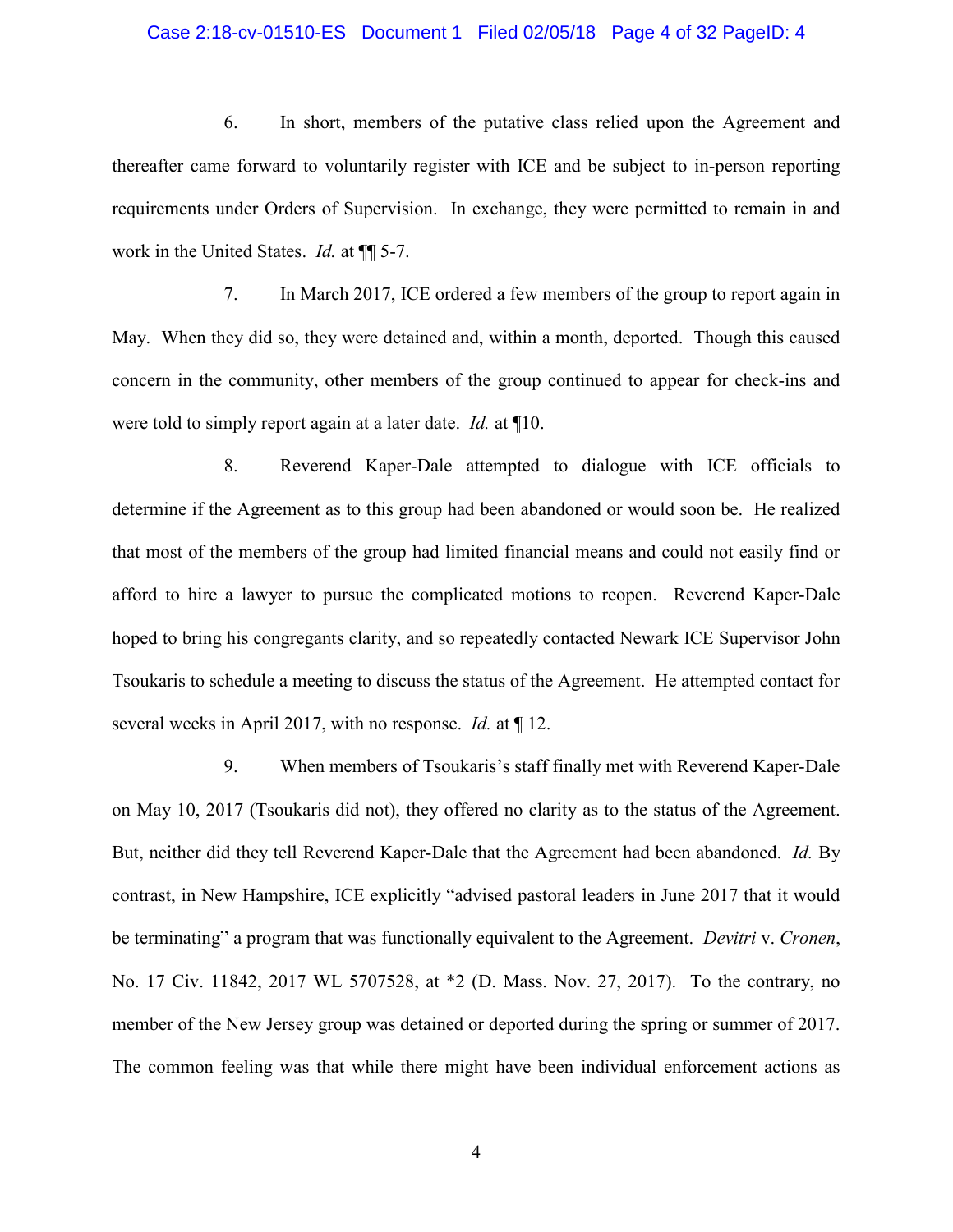### Case 2:18-cv-01510-ES Document 1 Filed 02/05/18 Page 5 of 32 PageID: 5

there had been a few years before, the group was still subject to the Agreement and that it was still largely being honored by ICE.

10. Petitioners/Plaintiffs long-held belief that they could, as a group, reasonably rely on the Agreement began crumble in late 2017 and early 2018. Their fear crystallized into panic when ICE attempted to detain three prominent members of the Indonesian Christian community in New Jersey on a single day: January 25, 2018. *Id.* at ¶ 14. One member of the group was apprehended immediately after he dropped his children off at school, while another was apprehended immediately after he dropped his child off at the school bus stop. The attempted detention of Petitioner Harry Pangemanan was particularly shocking, as Mr. Pangemanan has been a model member of his community—he led disaster relief efforts in New Jersey and Texas, and was honored with the Dr. Martin Luther King Jr. Humanitarian Award by the Highland Park Human Relations Commission on January 15, 2018, just ten days before ICE attempted to detain him. This dramatic ICE action sent an unequivocal message to all putative class members that the Agreement would not be honored.

11. Lacking the protection of the Agreement upon which they relied for many years, Petitioners now face the threat of imminent deportation to a country in which they will face persecution based upon their religion. Indeed, at least three Petitioners representing the putative class are currently detained by ICE and could be deported at any time. Others would have been detained and deported had they not sought sanctuary in a church. Still others are required to report to ICE in coming days and weeks with no certainty that they can safely do so without following other members of their community into ICE detention and ultimately, deportation.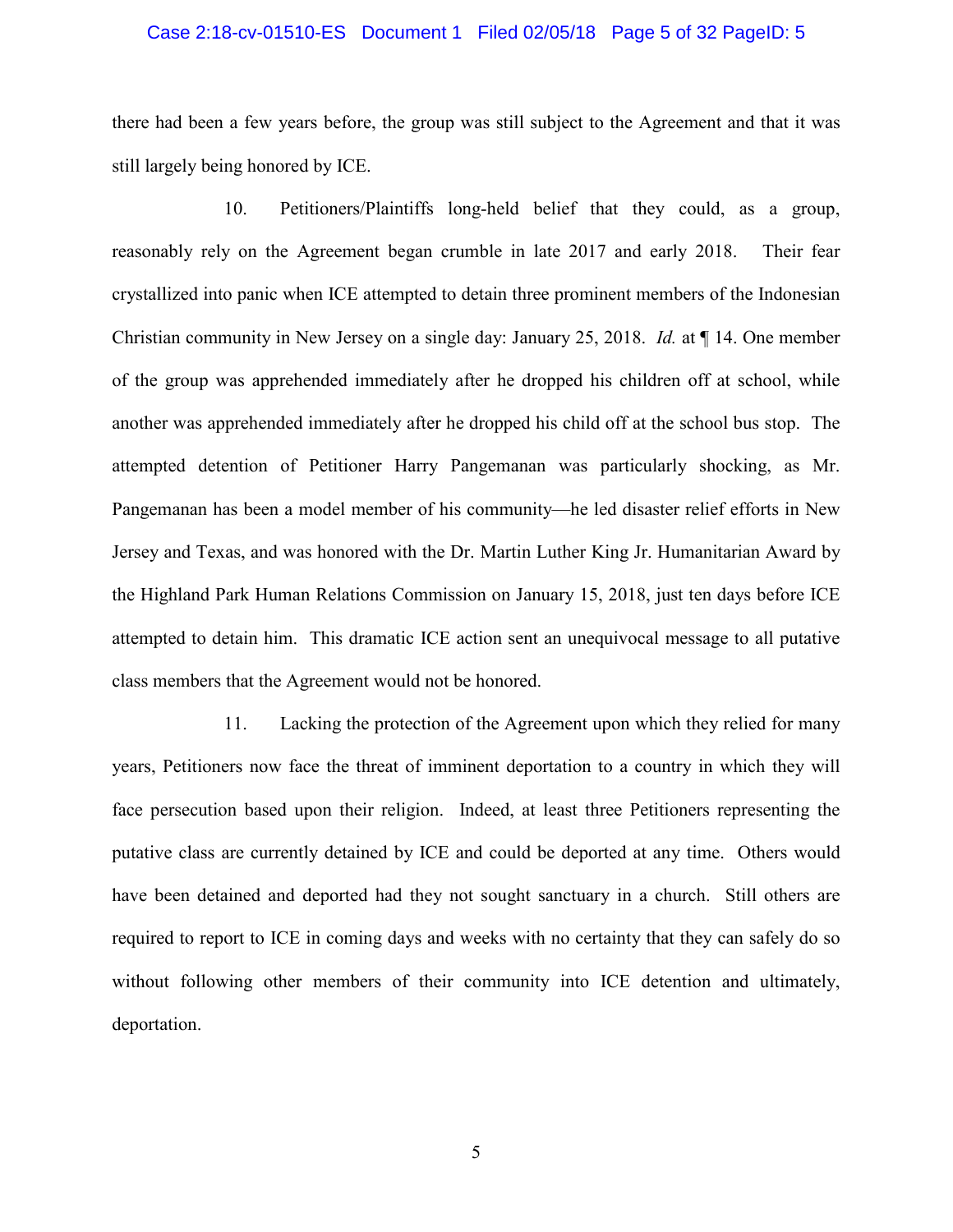### Case 2:18-cv-01510-ES Document 1 Filed 02/05/18 Page 6 of 32 PageID: 6

12. Yet, it would be unlawful to allow this summary removal given that Petitioners face persecution based on a rising tide of violence and intolerance directed at religious minorities in Indonesia, especially Christians—conditions that have dramatically worsened since 2012. Given the timing of these changed country conditions, Petitioners face danger in Indonesia that is far more severe than the risks they faced when the Executive Office for Immigration Review and Board of Immigration Appeals adjudicated their asylum and withholding of removal claims in the past.

13. Indeed, yesterday's decision in *Devitri*, *supra,* unequivocally held that Indonesian Christians present sufficient evidence of likely persecution, if removed, to warrant injunctive relief—and accordingly enjoined their summary removal to afford them time in which to file motions to reopen their immigration cases. The decision acknowledged the expert testimony of Dr. Jeffrey A. Winter, the same expert who has submitted an affidavit here, and concluded that the New Hampshire Indonesian Christians had "presented unrebutted evidence to show that, if they were deported to Indonesia, they would face threat of persecution or torture." *Devitri*, slip op. at 18. The court further recognized record evidence in that case showing that "law enforcement in Indonesia is unlikely to provide meaningful protection to religious minorities—and [Christians], like Petitioners, in particular—in the face of violence and intolerance" and that "'the Indonesian government actively supports Islamic extremists who are anti-Christian and 'will punish those who are 'vocal' and 'assertive' Christians, such as Plaintiffs.'" *Devitri*, slip op. at 5 (citing Winters affidavit).

14. As is true for the petitioners in *Devitri*, the Petitioners here could not have presented such evidence in their original proceedings because these conditions arose after the adjudication of their immigration cases.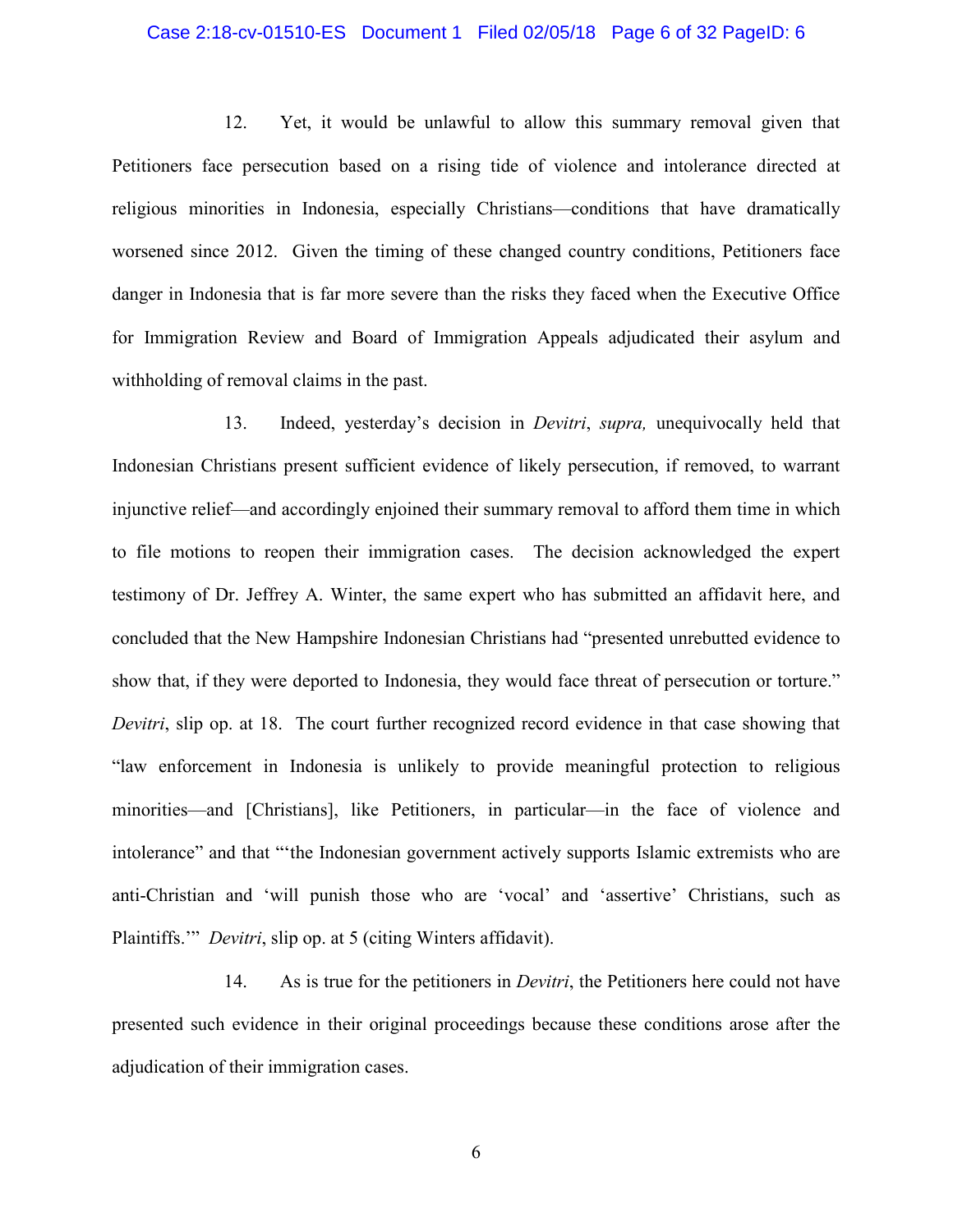### Case 2:18-cv-01510-ES Document 1 Filed 02/05/18 Page 7 of 32 PageID: 7

15. In light of ICE's Agreement with Pastor Kaper-Dale and the many Orders of Supervision for the members of the putative class pursuant to the Agreement, the agency's abrupt decision to detain and summarily remove class members violates the due process protections of the Fifth Amendment of the United States Constitution, as well as the Suspension Clause of the United States Constitution. These constitutional protections, and the District Courts' jurisdiction to enforce them, have already been recognized in the recent line of cases referenced herein. *Devitri, supra* (D. Mass. Feb. 1, 2018); *Devitri, supra* (D. Mass. Nov. 27, 2017); *Hamama* v. *Adducci*, No. 17 Civ. 11910, 2017 WL 2684477 (E.D. Mich. June 22, 2017); *Hamama* v. *Adducci*, 258 F. Supp. 3d. 828 (E.D. Mich. 2017).

16. Each of these federal court decisions rest on the ineluctable premise that U.S. law and international law prohibit the removal of individuals to countries where they would face a likelihood of persecution or torture. Despite the danger Petitioners/Plaintiffs face in Indonesia due to their Christian faith, ICE seeks to deport them based on many years old removal orders, with no notice and no opportunity to move to reopen. The removal orders predate the recent increased violence against Indonesian Christians—country conditions that could constitute changed circumstances supporting asylum, withholding of removal or Convention Against Torture relief.

17. Without action from this court, petitioners will be removed to Indonesia before they receive a meaningful hearing on their claims for protection as the Constitution requires. A stay is, therefore, necessary.

18. Because named Petitioners/Plaintiffs are a subset of a larger community impacted by ICE's sudden and arbitrary change in policy, they seek relief for themselves and for a class of similarly-situated individuals—Indonesian citizens of Christian faith living in New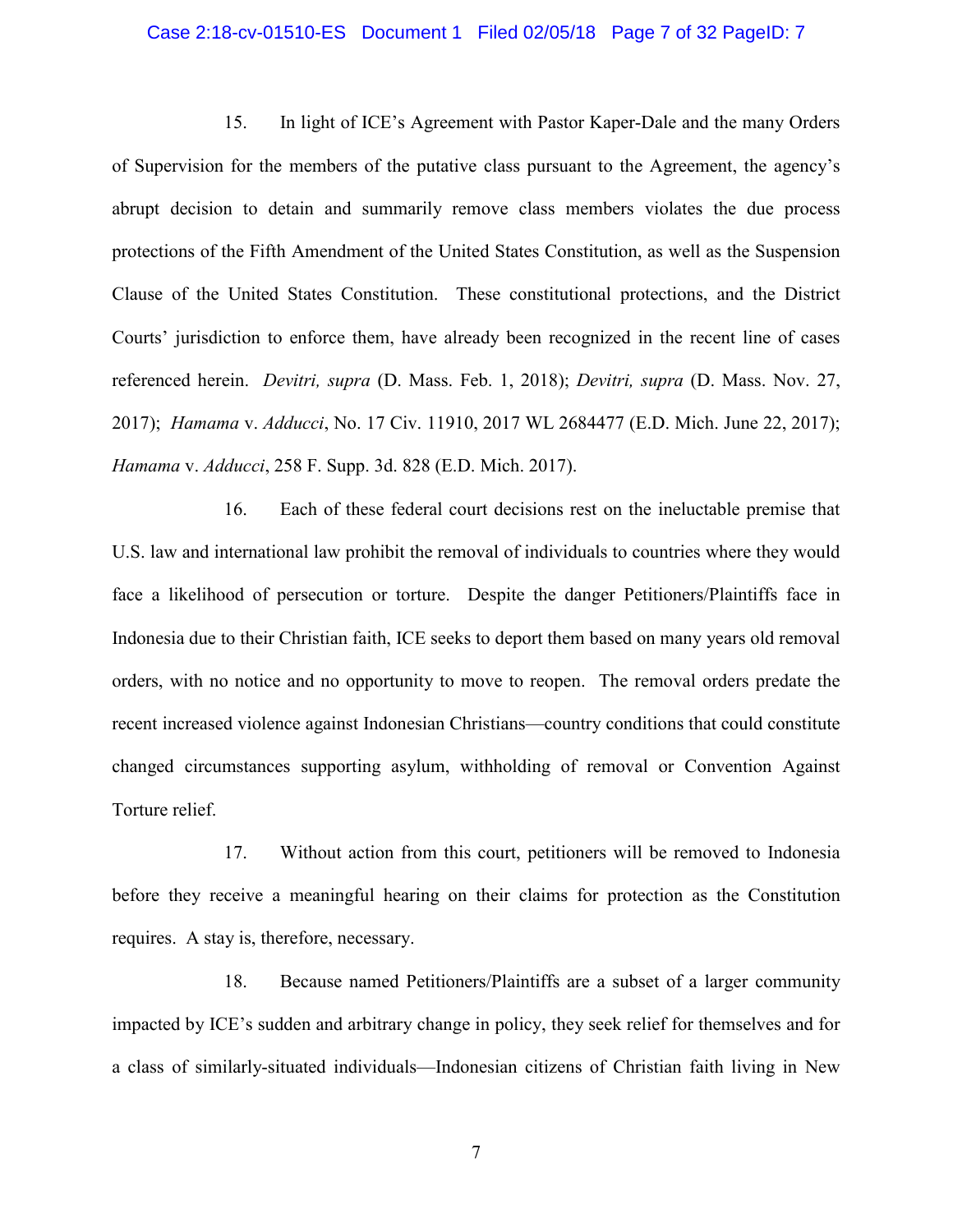### Case 2:18-cv-01510-ES Document 1 Filed 02/05/18 Page 8 of 32 PageID: 8

Jersey who had an order of removal that became administratively final no later than 2009 and who subsequently were placed on an Order of Supervision.

### **JURISDICTION**

19. This case arises under the Fifth Amendment to the United States Constitution; the Suspension Clause; the Immigration and Nationality Act ("INA"), 8 U.S.C. § 1101 *et seq.*; the regulations implementing the INA's asylum provisions; the Convention Against Torture and Other Cruel, Inhuman or Degrading Treatment or Punishment ("CAT"), Dec. 10, 1984, S. Treaty Doc. No. 100-20 (1988), 1465 U.N.T.S. 85, the Foreign Affairs Reform and Restructuring Act of 1998 ("FARRA"), 8 U.S.C. § 1231 note, and the Administrative Procedure Act ("APA"), 5 U.S.C. § 701 *et seq.*

20. This Court has habeas corpus jurisdiction pursuant to 28 U.S.C. § 2241 *et seq.*, and Art. I § 9, cl. 2 of the United States Constitution (Suspension Clause). This Court may also exercise jurisdiction pursuant to 28 U.S.C. § 1331 (federal question), 28 U.S.C. § 1361 (mandamus statute), 5 U.S.C. § 701 *et seq.* (Administrative Procedures Act); Art. III of the United States Constitution; Amendment V to the United States Constitution; and the common law. This Court may grant the relief requested herein pursuant to the Declaratory Judgment Act, 28 U.S.C. § 2201 *et seq.*, and the All Writs Act, 28 U.S.C. § 1651. *See also Devitri*, 2017 WL 5707528, at \*2–3.

#### **VENUE**

21. Venue lies in the District of New Jersey, the judicial district in which the Newark ICE Field Office Director is located. *Alvardo* v. *United States*, No. 16 Civ. 5028, 2017 WL 2303758 (D.N.J. May 25, 2017). The Newark ICE Field Office Director issued the Denials of Stay of Removal, and the Orders of Supervision were issued under that Field Office's supervision.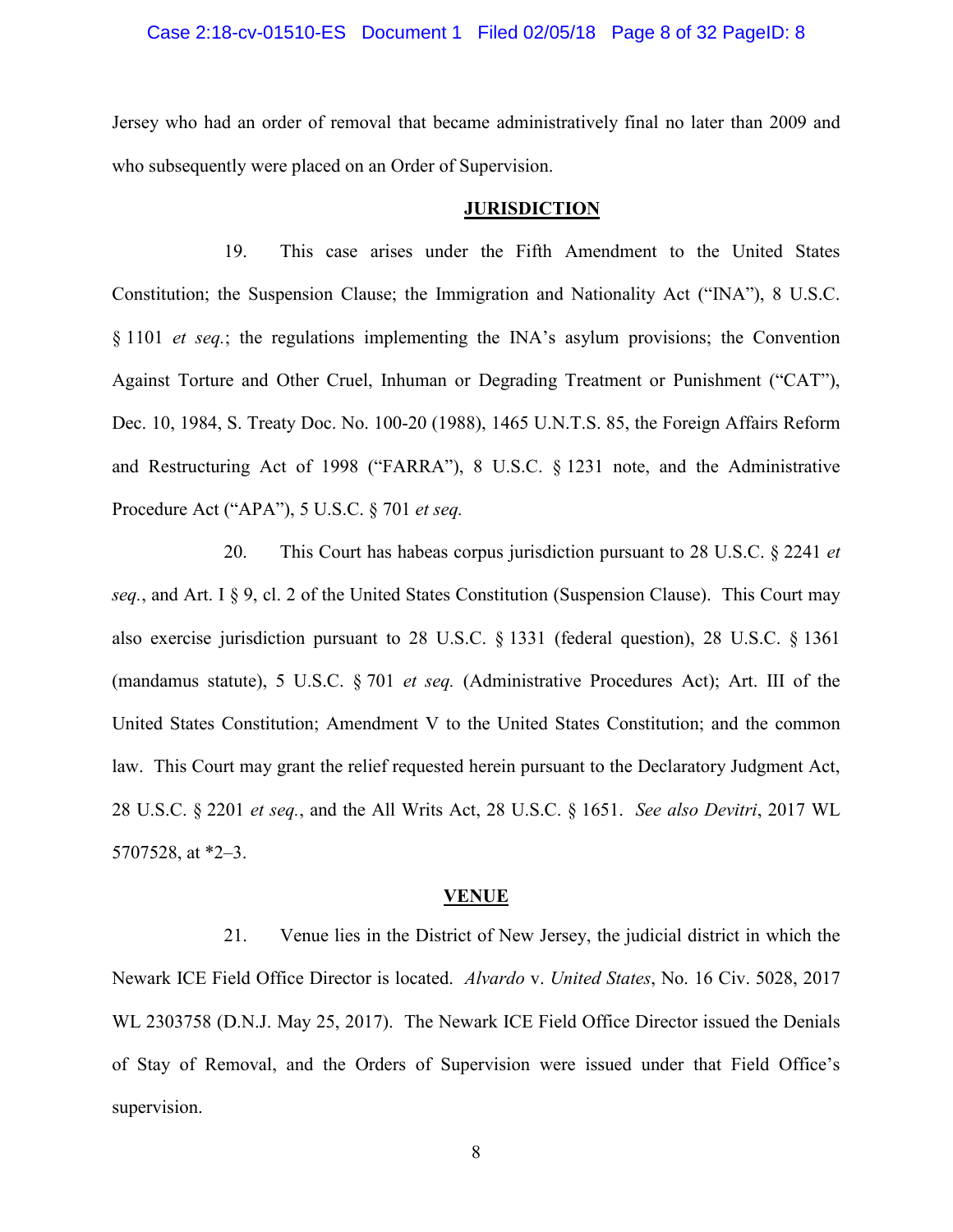#### **PARTIES**

22. Petitioner/Plaintiff HARRY PANGEMANAN and Petitioner/Plaintiff MARIYANA SUNARTO are nationals of Indonesia of Christian faith, who are participants in the New Jersey Indonesian Surrender Agreement, and are subject to final orders of removal. They have been living under Orders of Supervision since February 2013. They are subject to Orders of Supervision signed by Respondent/Defendant JOHN TSOUKARIS from the Newark ICE Field Office, and were ordered to report to ICE on January 30, 2018. They are married to each other and they have two U.S. citizen children.

23. Petitioner/Plaintiff ROBY SANGER is a national of Indonesia of Christian faith who is a participant in the New Jersey Indonesian Surrender Agreement. His order of removal became administratively final on December 4, 2006. He has been living under an Order of Supervision signed by Respondent/Defendant JOHN TSOUKARIS from the Newark ICE Field Office or his predecessor, which was valid through October 2018. Mr. Sanger had a routine annual ICE check-in scheduled for March 1, 2018. Before that, on Thursday, January 25, 2018, ICE agents arrested him with no warning, just after he dropped his daughters off at school. He is now detained by ICE at Essex County Correctional Facility. The Reformed Church of Highland Park provided him with an immigration attorney, and this attorney filed an emergency motion to reopen on Thursday, February 1, 2018. He does not have a stay of removal, so he is subject to imminent removal. If he is removed, the BIA will consider his motion to reopen withdrawn pursuant to 8 U.S.C. § 1003.2(4)(d). He is married and has two U.S. citizen children.

24. Petitioner/Plaintiff GUNAWAN ONGKOWIJOYO LIEM is a national of Indonesia of Christian faith who is a participant in the New Jersey Indonesian Surrender Agreement; he is subject to a final order of removal. An immigration judge granted him withholding of removal in 2003, but the BIA reversed this ruling and entered a final order of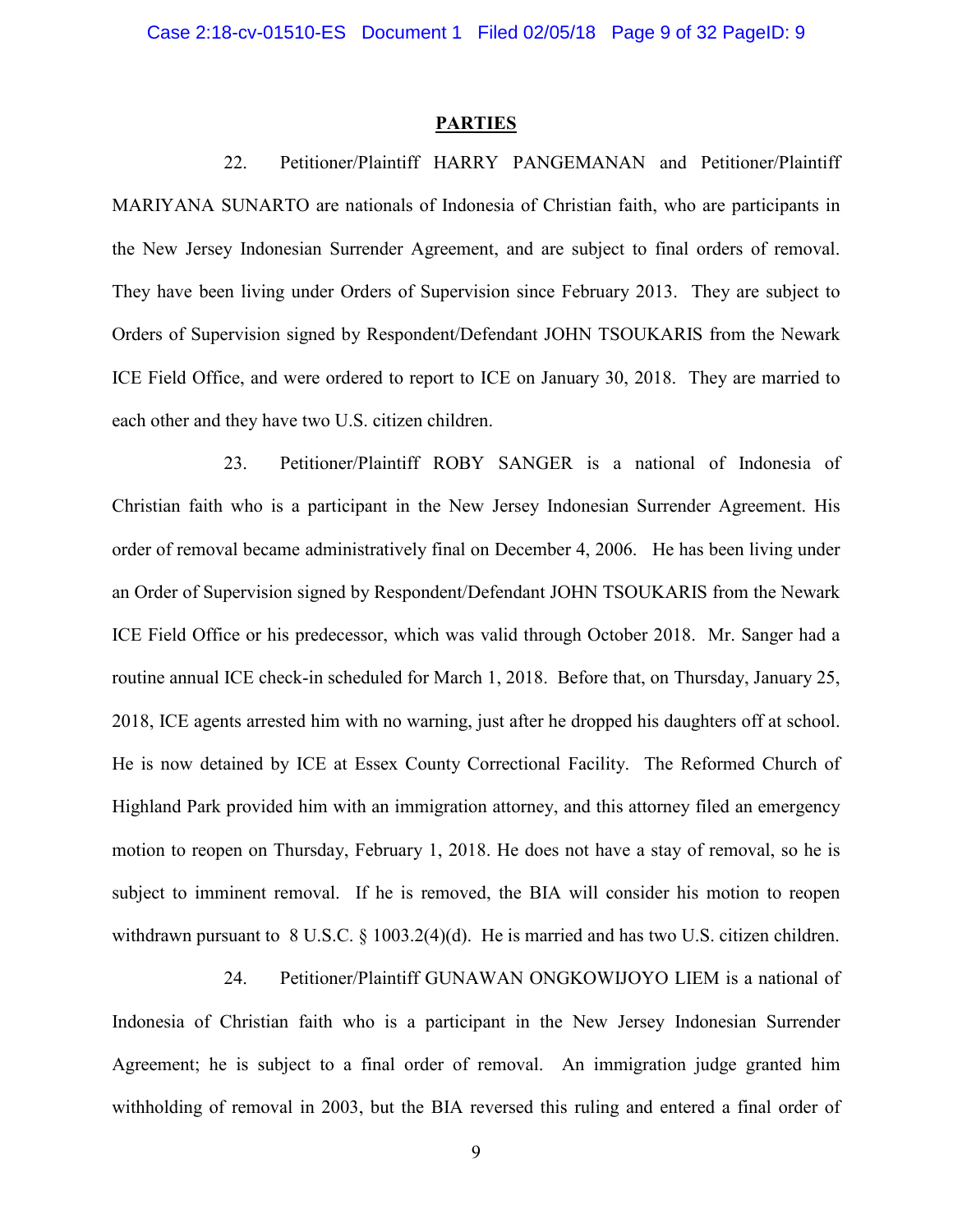### Case 2:18-cv-01510-ES Document 1 Filed 02/05/18 Page 10 of 32 PageID: 10

removal in 2005. The BIA dismissed a motion to reopen in 2007, prior to the change in country conditions that gives rise to his current motion to reopen. He has been living under an Order of Supervision signed by Respondent/Defendant JOHN TSOUKARIS from the Newark ICE Field Office or his predecessor. Mr. Liem had a routine annual ICE check-in scheduled for February 14, 2018. Before that, on Thursday, January 25, 2018 ICE agents arrested him with no warning after he dropped his daughter off at her school bus stop. He is now detained by ICE at Essex County Correctional Facility. The Reformed Church of Highland Park provided him with an immigration attorney, and this attorney filed an emergency motion to reopen on Thursday, February 1, 2018. He does not have a stay of removal, so he is subject to imminent removal. He is married and has two U.S. citizen children.

25. Respondent/Defendant JOHN TSOUKARIS is the Newark Field Office Director for Enforcement and Removal Operations, U.S. Immigration and Customs Enforcement and is sued in his official capacity. The Field Office Director has responsibility for and authority over the detention and removal of noncitizens within the Newark Region, and is their custodian, for purposes of habeas corpus. Respondent/Defendant Tsoukaris's office is in Newark, New Jersey.

26. Respondent/Defendant MATTHEW ALBENCE is the Executive Associate Director for Enforcement and Removal Operations, U.S. Immigration and Customs Enforcement and is sued in his official capacity. Respondent/Defendant Tsoukaris reports to Executive Associate Director Albence, who therefore has supervisory responsibility for and authority over the detention and removal of the Petitioners/Plaintiffs.

27. Respondent/Defendant THOMAS D. HOMAN is the Acting Director of U.S. Immigration and Customs Enforcement and is sued in his official capacity.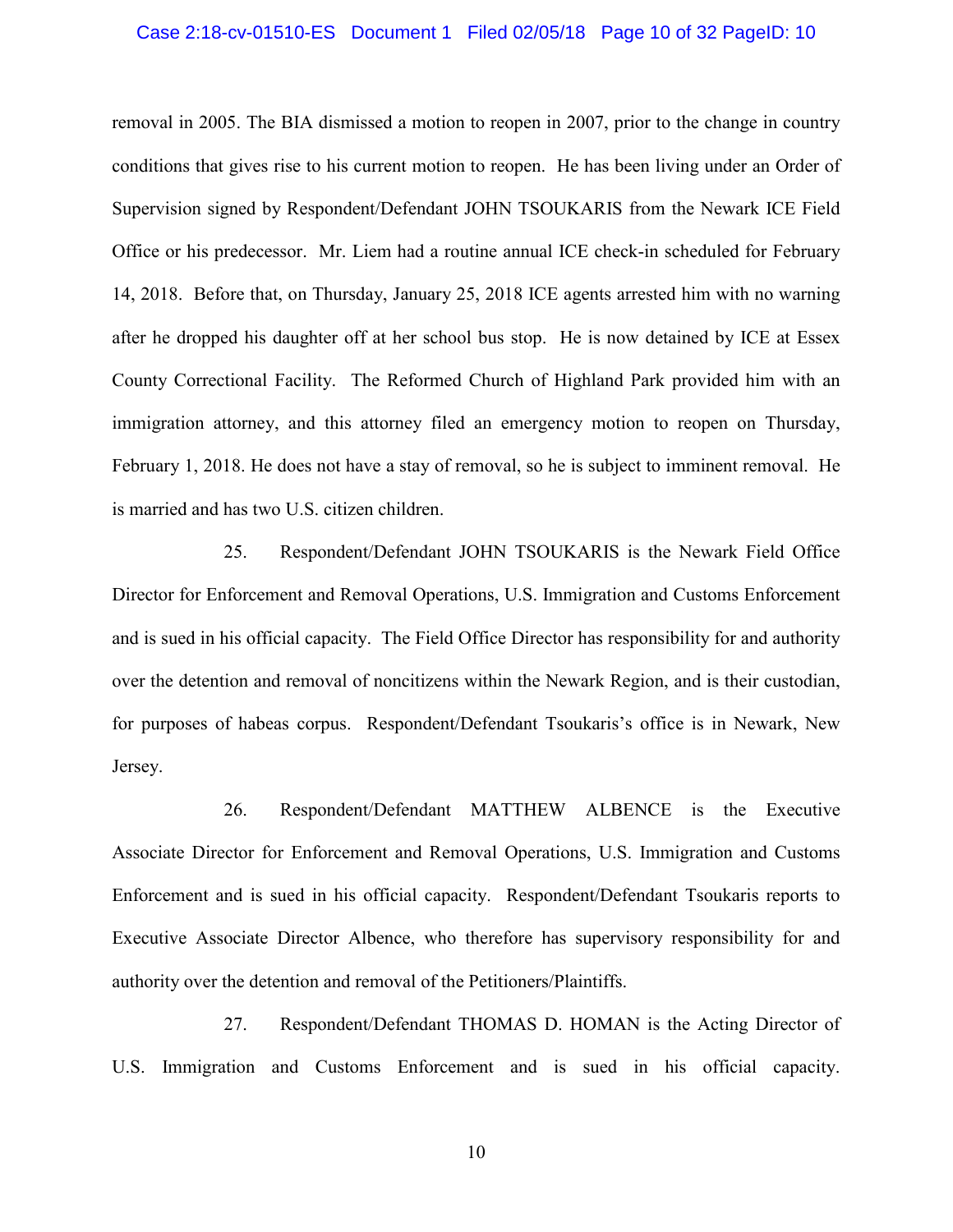### Case 2:18-cv-01510-ES Document 1 Filed 02/05/18 Page 11 of 32 PageID: 11

Respondent/Defendant Albence reports to Acting Director Homan, who therefore has supervisory responsibility for and authority over the detention and removal of the Petitioners/Plaintiffs.

28. Respondent/Defendant KIRSTJEN M. NIELSEN is the Secretary of the U.S. Department of Homeland Security ("DHS") and is sued in her official capacity. Respondent/Defendant Homan reports to Secretary Nielsen, who therefore has supervisory responsibility for and authority over the detention and removal of the Petitioners/Plaintiffs.

29. Respondent/Defendant Jefferson B. Sessions III is the Attorney General of the United States, responsible for the interpretation and enforcement of the nation's immigration laws. He supervises the Executive Office of Immigration Review. He is sued in his official capacity.

### 30. Respondent/ Defendant ORLANDO RODRIGUEZ

is the Warden of Elizabeth Detention Center. He is the immediate custodian of all detainees in that facility, which upon information and belief, including one or more members of the putative class, and has the authority to order their release. He is sued in his official capacity.

31. Respondent/Defendant CHARLES L. GREEN is the Warden of the Essex County Correctional Facility. He is the immediate custodian of named Petitioner/Plaintiffs SANGER and LIEM, and has the authority to order their release. He is sued in his official capacity.

### **LEGAL BACKGROUND**

32. Under federal law, ICE simply may not remove an individual to a country if the government decides that "the alien's life or freedom would be threatened in that country because of the alien's ... religion." 8 U.S.C.  $\S$  1231(b)(3)(A). Removal becomes unlawful where the alien demonstrates an entitlement to asylum, *i.e.,* that it "is more likely than not that he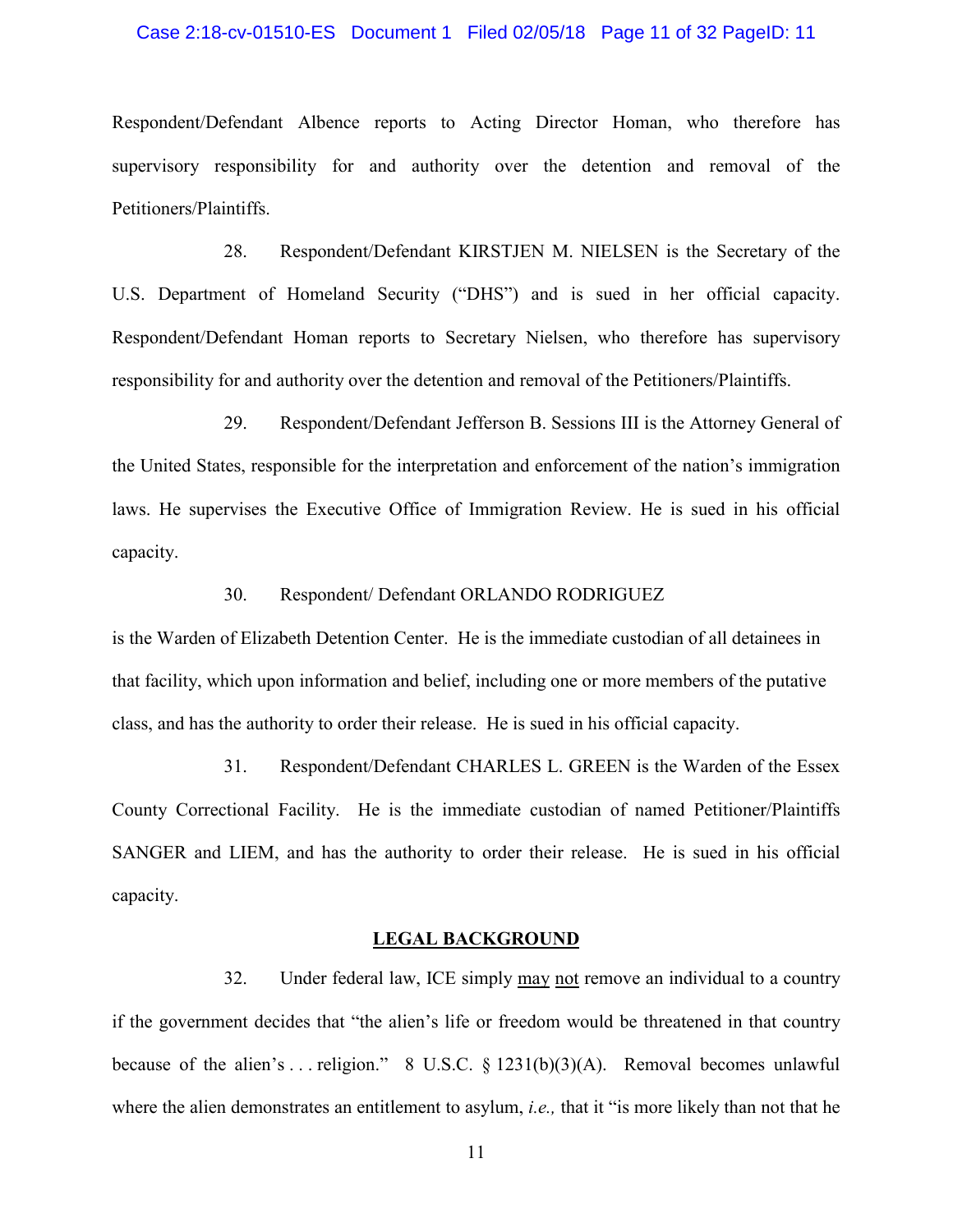### Case 2:18-cv-01510-ES Document 1 Filed 02/05/18 Page 12 of 32 PageID: 12

or she would be persecuted on account of . . . religion' if removed." 8 C.F.R. § 208.16(b)(2). Even where someone has a final order of removal, and even where the time to file a motion to reopen has run, mandatory relief from deportation can still be found through a motion to reopen the immigration case based on "changed country conditions." 8 U.S.C.  $\frac{\xi}{2}$  1229a(c)(7)(c)(ii). Related relief is available in the form of withholding of removal under the United Nations Convention Against Torture (CAT), 8 C.F.R. § 208.16(c)(4). The law sets "no time limit on the filing of a motion to reopen . . . based on changed country conditions . . . if such evidence is material and was not available and would not have been discovered or presented at the previous proceeding." 8 U.S.C. § 1229a(c)(7)(C)(ii).

33. Noncitizens who have been ordered removed from the United States have the statutory right to file motions to reopen their cases, which are governed by certain time and numerical requirements. *See* 8 U.S.C. § 1229a (c)(7). The statute grants special solicitude for noncitizens who are seeking relief from persecution. If the noncitizen is seeking asylum, withholding, or protection under CAT based "on changed country conditions arising in the ... country to which removal has been ordered," the statute permits the noncitizen to file a motion to reopen at any time, even if he or she has previously filed a motion to reopen. *Id.*   $\S 1229a(c)(7)(C)(ii)$ ; see also 8 C.F.R.  $\S 1003.2(c)(3)(ii)$ .

34. The exception to the numerical and time limits provides a safety valve for bona fide refugees who would otherwise be deported from the United States in violation of U.S. international treaty obligations of *nonrefoulement*. *See Salim* v. *Lynch*, 831 F.3d 1133, 1137 (9th Cir. 2016) ("Judicial review of a motion to reopen serves as a 'safety valve' in the asylum process. . . . Such oversight 'ensure[s] that the BIA lives by its rules and at least considers new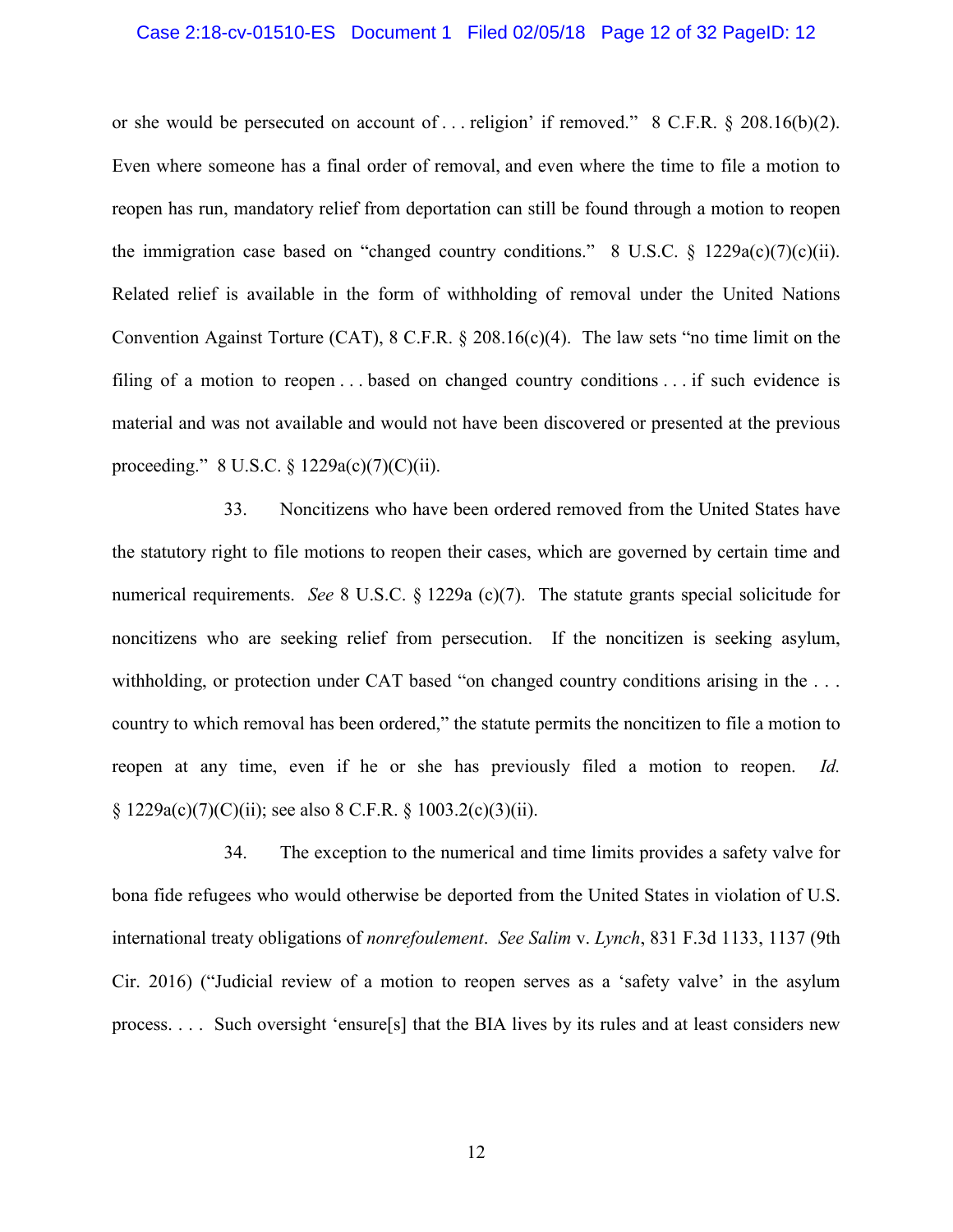### Case 2:18-cv-01510-ES Document 1 Filed 02/05/18 Page 13 of 32 PageID: 13

information' bearing on applicants' need for and right to relief.") (citing *Pilica* v. *Ashcroft*, 388 F.3d 941, 948 (6th Cir. 2004)).

35. In addition, the Due Process Clause and the INA grant Petitioners/Plaintiffs the right to counsel to challenge their removal, and to a fair proceeding before they are removed from the country. *Leslie* v. *Attorney General*, 611 F.3d 171, 181 (3d Cir. 2010) (holding that the Fifth Amendment and immigration statute affords a noncitizen right to counsel of her own choice); *Amadou* v. *INS*, 226 F.3d 724, 726–27 (6th Cir. 2000) (noting that noncitizens have "due process right to a full and fair hearing"); *see also 8 U.S.C. § 1362.*

# **FACTS**

# *The Individuals Affected by the Abrupt Detention and Removal of Indonesian Christians Peacefully Living in New Jersey for Decades*

36. Petitioner/Plaintiff Harry Pangemanan and his wife, Petitioner/Plaintiff Mariyanna Sunarto, live in Highland Park, New Jersey with their 11- and 15-year-old U.S. citizen daughters. Mr. Pangemanan has lived in the United States since 1993 and is an active member of the Reformed Church of Highland Park, where he serves as Minister of Facilities and Disaster Relief. After Superstorm Sandy in 2012, he led a team of volunteers in repairing over 200 homes in Monmouth and Ocean Counties. For his extraordinary efforts, he received the Dr. Martin Luther King Jr. Humanitarian Award on January 15, 2018 from the Highland Park Human Relations Commission.<sup>[2](#page-12-0)</sup> After Hurricane Harvey, Mr. Pangemanan coordinated and drove a volunteer crew to the Houston area in order to assist with relief efforts in Texas. In past years, he and his wife have taken church members into their home rent-free when those individuals suffered economic hardships.

<span id="page-12-0"></span><sup>&</sup>lt;sup>2</sup> See "Immigrant who volunteered to rebuild N.J. homes after Superstorm Sandy seeks sanctuary from deportation" U.S.A. Today (Jan. 25, 2018), *available at* [https://www.usatoday.com/story/news/nation-now/2018/01/25/n-j-gov](https://www.usatoday.com/story/news/nation-now/2018/01/25/n-j-gov-backs-immigrant-targeted-deporation/1068063001/)[backs-immigrant-targeted-deporation/1068063001/.](https://www.usatoday.com/story/news/nation-now/2018/01/25/n-j-gov-backs-immigrant-targeted-deporation/1068063001/)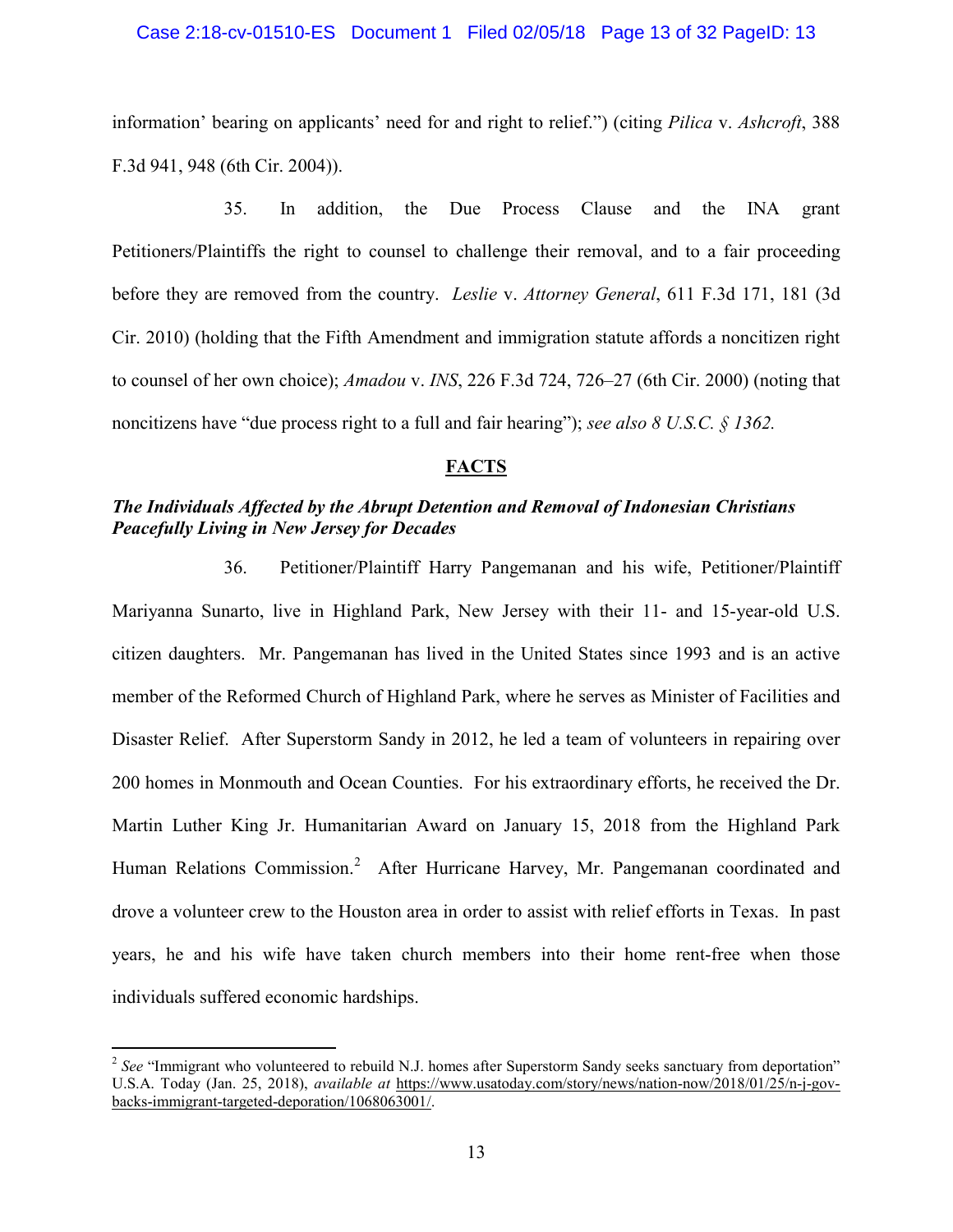### Case 2:18-cv-01510-ES Document 1 Filed 02/05/18 Page 14 of 32 PageID: 14

37. Pursuant to his Order of Supervision, Mr. Pangemanan was not scheduled to check in with ICE until January 31, 2018. However, on January 25, 2018, ICE agents came to his house, seeking to arrest him without warning. Based on the recent experiences of others in his community, he feared that he would be removed and face persecution in Indonesia, with no opportunity to file a motion to reopen his immigration case based on the changed circumstances in that country. Therefore, Mr. Pangemanan and Ms. Sunarto made the difficult choice to upend their family's lives and seek sanctuary in a church, along with their children.

38. Petitioner/Plaintiff Roby Sanger lives in Metuchen, New Jersey with his wife and 12- and 15-year-old U.S. citizen daughters. He has lived in the United States since 1995. Mr. Sanger works as a forklift operator and is the sole wage-earner in his family. He is an active member of his church where he attends church services in both English and Indonesian and regularly volunteers—cleaning up after church events, cooking for church picnics, and fixing fellow parishioners' cars. Mr. Sanger had a routine annual ICE check-in scheduled for March 1, 2018. At his previous check-in in March 2017, ICE did not warn him that he would be removed and did not instruct him to provide a passport or plane ticket. Yet, on January 25, 2018, ICE agents pulled over his car right after he dropped his daughters off at school and arrested him without warning. He is now detained by ICE at Essex County Jail, and faces imminent deportation. Mr. Sanger's attorney has just filed a motion to reopen on February 1, 2018, but he does not have a stay of removal. Thus, absent relief from this Court, he will likely be removed before a motion to reopen can be adjudicated.

39. Petitioner/Plaintiff Gunawan Ongkowijoyo Liem is a citizen of Indonesia of Christian faith. Mr. Liem has lived in the United States since approximately 1999. He lives in Central New Jersey with his wife, 10-year-old daughter, and 12-year-old son. Both of his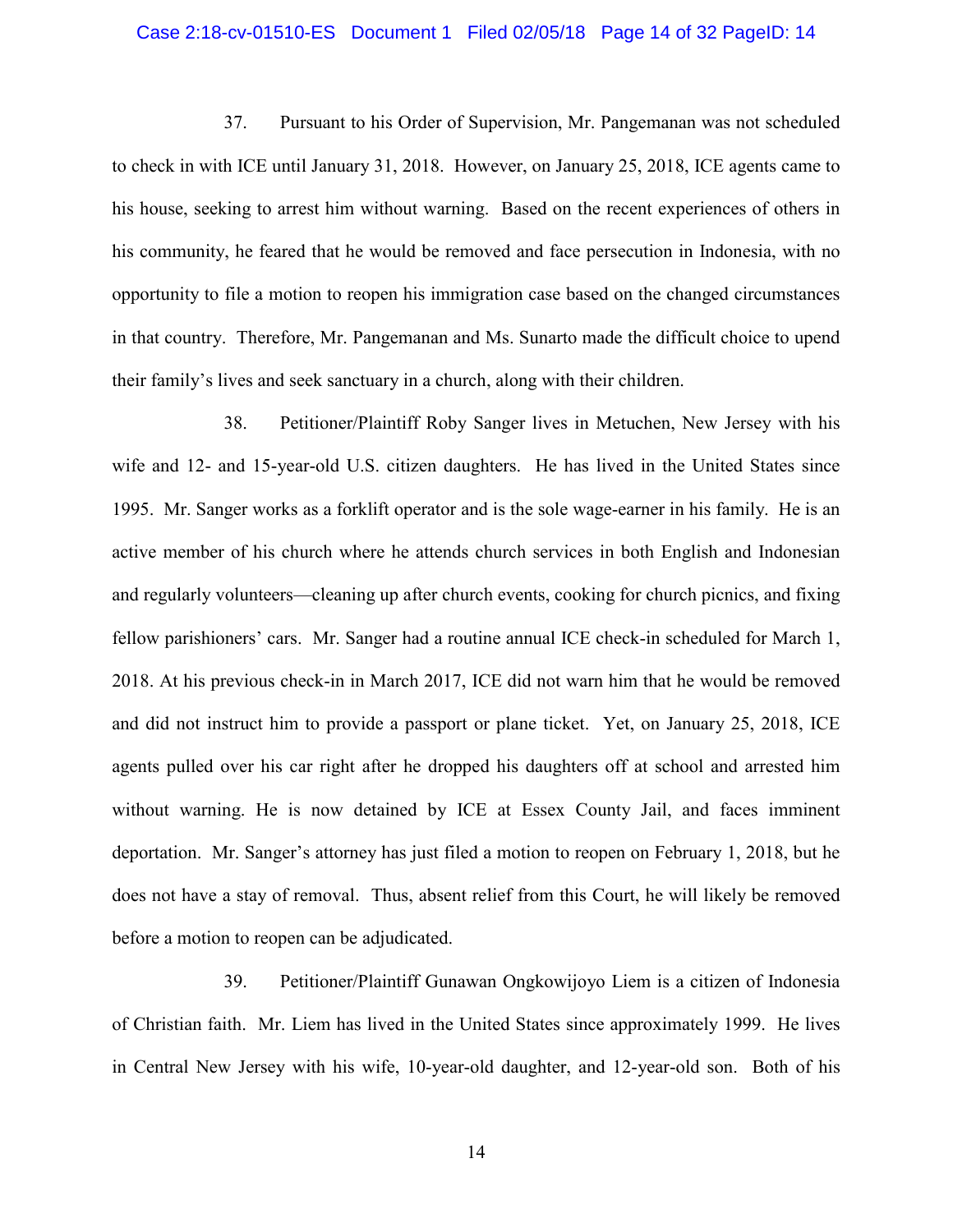### Case 2:18-cv-01510-ES Document 1 Filed 02/05/18 Page 15 of 32 PageID: 15

children are U.S. citizens, and both children have medical issues— including food allergies (both), and asthma (his daughter). His wife, whom he met in church in the United States, also has medical issues, including diabetes, high blood pressure, and high cholesterol. Mr. Liem works in data entry for a trucking company. He is a deacon in his church. In this role, he distributes bread and wine during the services, collects parishioners' donations to the church, and visits parishioners who are ill. He also volunteered for Superstorm Sandy relief efforts. Mr. Liem had regularly reported to ICE without incident, and his next reporting date was set for February 14, 2018. At his previous check-in, ICE did not warn him that he would be removed and did not instruct him to provide a passport or plane ticket. Yet, without warning, on Thursday, January 25—the same day Mr. Sanger was arrested while dropping his kids at school—ICE agents arrested Mr. Liem right after he dropped his daughter off at her school bus stop. He is now detained by ICE at Essex County Jail, and he faces imminent deportation. As with Mr. Sanger, Mr. Liem's immigration attorney is preparing a motion to reopen his case—but Mr. Sanger does not currently have a stay of removal and, absent relief from this Court, will likely be removed before his motion to reopen can be adjudicated.

40. Messrs. Pangemanan, Sanger, and Liem, along with the other members of the putative class, now face imminent removal to Indonesia, a country they left years ago in the face of anti-Christian violence—a country that has become markedly more hostile toward Christians in recent years, due to the rising influence of the Islamic State.

## *ICE Induced Indonesian Christians with Final Removal Orders to Come Forward, But Then Abruptly Moved to Deport Them Without Sufficient Notice.*

41. In 2009, The ICE Field Office in Newark worked with Reverend Seth Kaper-Dale to reach an agreement that encouraged Christian Indonesian nationals with final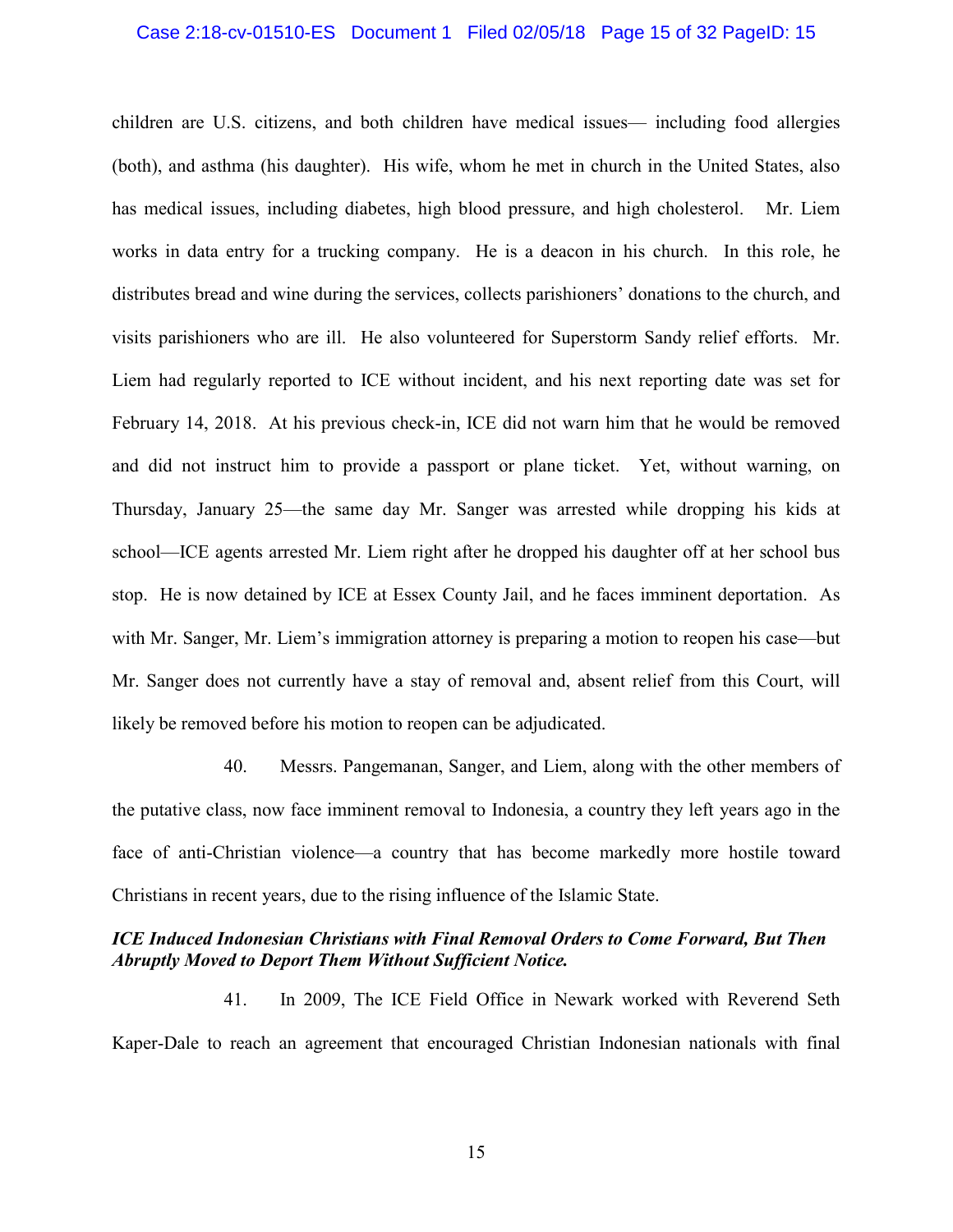### Case 2:18-cv-01510-ES Document 1 Filed 02/05/18 Page 16 of 32 PageID: 16

orders of removal and without criminal records to identify themselves to ICE in exchange for the ability to remain in the United States under an Order of Supervision. (Kaper-Dale Cert.  $\P$  5;)<sup>[3](#page-15-0)</sup>

42. Reverend Kaper-Dale then encouraged members of the Indonesian Christian community to participate in the Agreement based on a good-faith representation from ICE that the agency sought to help upstanding members of the community. Ostensibly in support of the good-faith representation, ICE released seven individuals from immigration detention to show that the Agreement was not a trap. In the first few months, 78 individuals, and later several more, relied upon the Agreement—and the representations reflected therein—and voluntarily came forward to report and be supervised by ICE. (Kaper-Dale Cert. ¶ 6.)

43. Individuals who are now part of the putative class have, for nearly a decade, ordered their lives in reliance upon the Agreement and associated Orders of Supervision. They abided by the conditions imposed by the Orders, and continued to be productive and lawabiding members of their communities. Indeed, as discussed above, many of the Petitioners/Plaintiffs have made exceptional contributions to their communities through volunteer activities.

44. As set forth herein, at paragraphs 6-7, *supra,* Petitioners/Petitioners longheld belief that they could, as a group, reasonably rely on the Agreement began crumble in late 2017 and early 2018.

45. Reverend Kaper-Dale, in his long-standing role as advocate for the Indonesian Christian community, acted swiftly to seek clarity from the ICE Newark Field Office about whether the agency would continue to honor the Agreement. As set forth herein and in his

<span id="page-15-0"></span> <sup>3</sup> References to Kaper-Dale Cert. are to the Certification of Reverend Seth Kaper-Dale dated January 31, 2018. 1. *See also* "Church Works With U.S. to Spare Detention" N.Y. Times (Dec. 12, 2009, available at http://www.nytimes.com/2009/12/13/nyregion/13indonesians.html).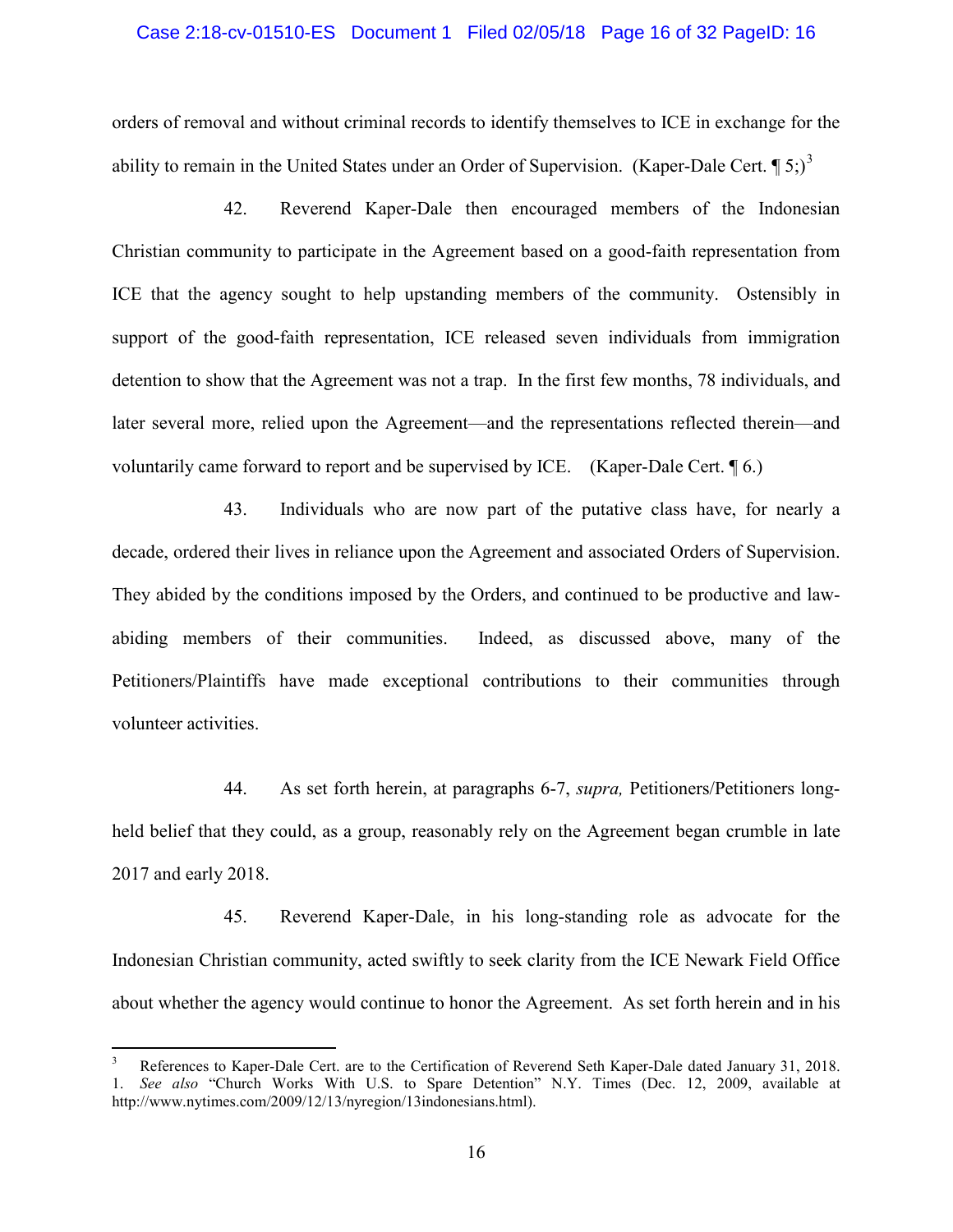### Case 2:18-cv-01510-ES Document 1 Filed 02/05/18 Page 17 of 32 PageID: 17

Affidavit filed herewith, Reverend Kaper-Dale's efforts to dialogue with ICE did not provide any clarity. (*Id.* ¶ 12.) However, at no point did ICE advise him that the Agreement had been abandoned. This ambiguity stands in contrast to the experience of the Christian Indonesian in New Hampshire, where ICE explicitly "advised pastoral leaders in June 2017 that it would be terminating" a program that was functionally equivalent to the Agreement. *Devitri*, *supra* at \*2 (D. Mass. Nov. 27, 2017).

## *Individuals With Old Removal Orders May Have Multiple Bases for Reopening their Cases, Including Changed Country Conditions in Indonesia That Put Them at Risk of Persecution or Torture if Removed.*

46. Petitioners/Plaintiffs may have multiple bases for reopening their removal cases, including recent attainment of eligibility for immediate relative status (such as marriage to a U.S. citizen or a U.S. citizen child's attainment of the age of the twenty-one), ineffective assistance of counsel, extraordinary circumstances, or changed country conditions in Indonesia, each of which must be carefully adjudicated by an immigration court and may warrant asylum or withholding of removal.

47. For example, with respect to country conditions, many of the Petitioners'/Plaintiffs' removal orders predate the significant deterioration in Indonesia starting in 2012, and the associated increased danger for Christians, caused in part by the rise of the socalled "Islamic State" in Indonesia. The affidavits of expert witness Dr. Jeffrey A. Winters filed in *Devitri, supra,* and here, provide ample detail of the risk of persecution and torture Plaintiffs/Petitioners face as Christians if returned to Indonesia—including the heightened risk present since 2012. *See* Affidavit of Jeffrey A. Winters, Ph.D. ("Winters Aff."),

48. As set forth above, yesterday's decision in *Devitri*, unequivocally held that Indonesian Christians present sufficient evidence of likely persecution, if removed, to warrant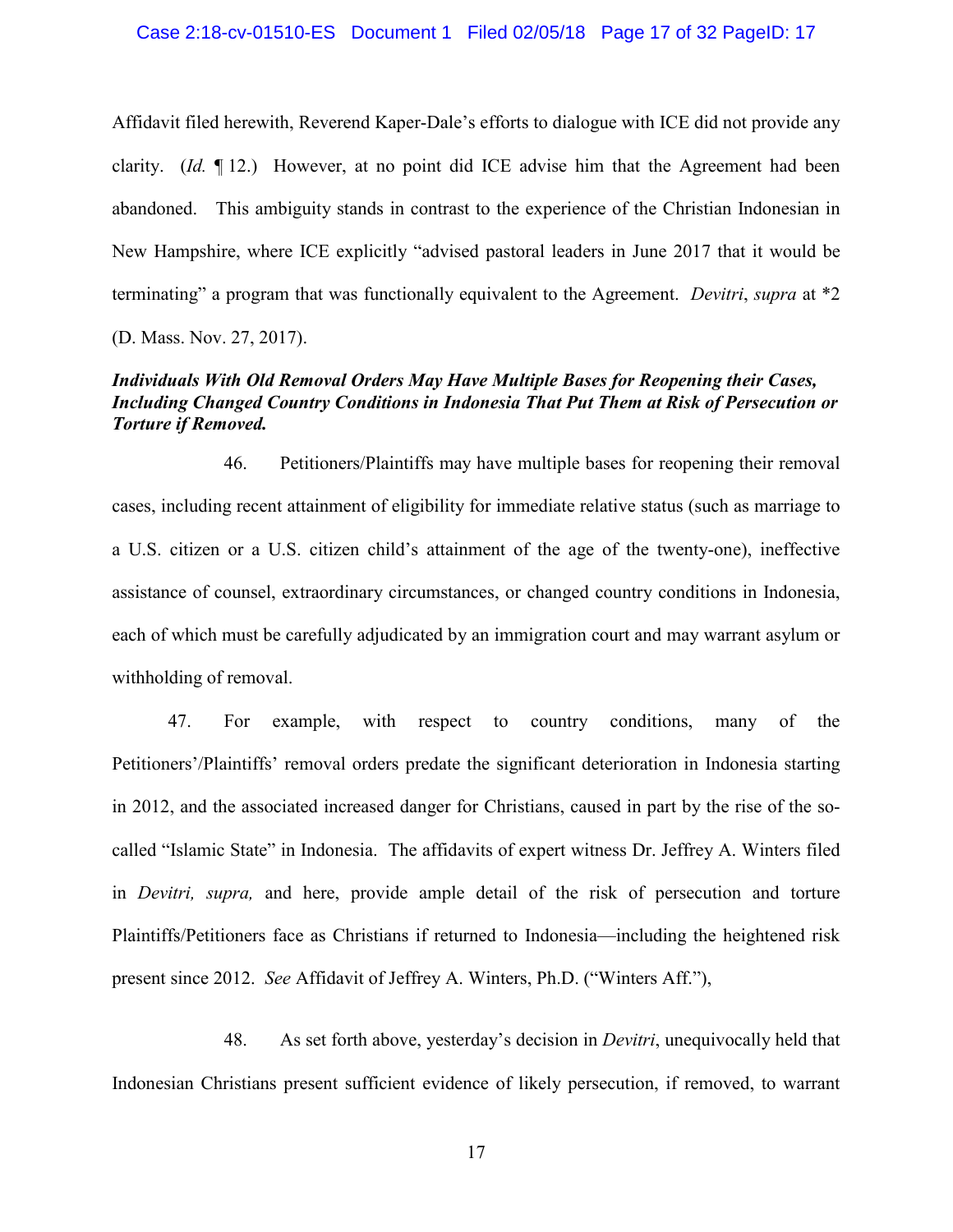### Case 2:18-cv-01510-ES Document 1 Filed 02/05/18 Page 18 of 32 PageID: 18

injunctive relief—and accordingly enjoined their summary removal to afford them time in which to file motions to reopen their immigration cases. The decision acknowledged the testimony of Dr. Winter and concluded that the New Hampshire Indonesian Christians had "presented unrebutted evidence to show that, if they were deported to Indonesia, they would face threat of persecution or torture." *Devitri*, slip op. at 18.

49. At least two other district courts have heard analogous challenges by groups of noncitizens from countries where the level of persecution of Christians had recently increased, in part due to the rise of the Islamic State. In each, the court permitted a stay of removal to allow those subject to deportation orders an opportunity to file motions to reopen. *Hamama* v. *Adducci*, No. 17 Civ. 11901, 2017 WL 2806144 (E.D. Mich. June 26, 2017) (issuing preliminary injunction to stay the removal of Christians to Iraq).

### *ICE's Actions Infringe Upon the Putative Class Members' Rights to Seek Relief*

50. The government's actions place petitioners in an impossible position, as they face removal to a country where they face potential persecution without a meaningful opportunity to have a constitutionally adequate hearing on their claims. Filing motions to reopen requires substantial time and resources. The court in *Hamama* v. *Adducci*, 258 F. Supp. 3d 828, 833 (E.D. Mich. 2017) called the motion to reopen process "no easy task," one that "requires "a high level of immigration law knowledge and experience," and one that can cost "up to \$80,000." This process is even more difficult for those who lack assistance of counsel and/or the means to retain counsel—which includes most of the putative class. Those who have retained counsel still face additional hurdles in filing motions to reopen. Attorneys need time to visit and interview clients to verify extensive factual bases of claims for relief, obtain and review administrative records and applications for relief from removal previously adjudicated, marshal evidence, and draft pleadings and related papers—all impossible within a compressed timeframe.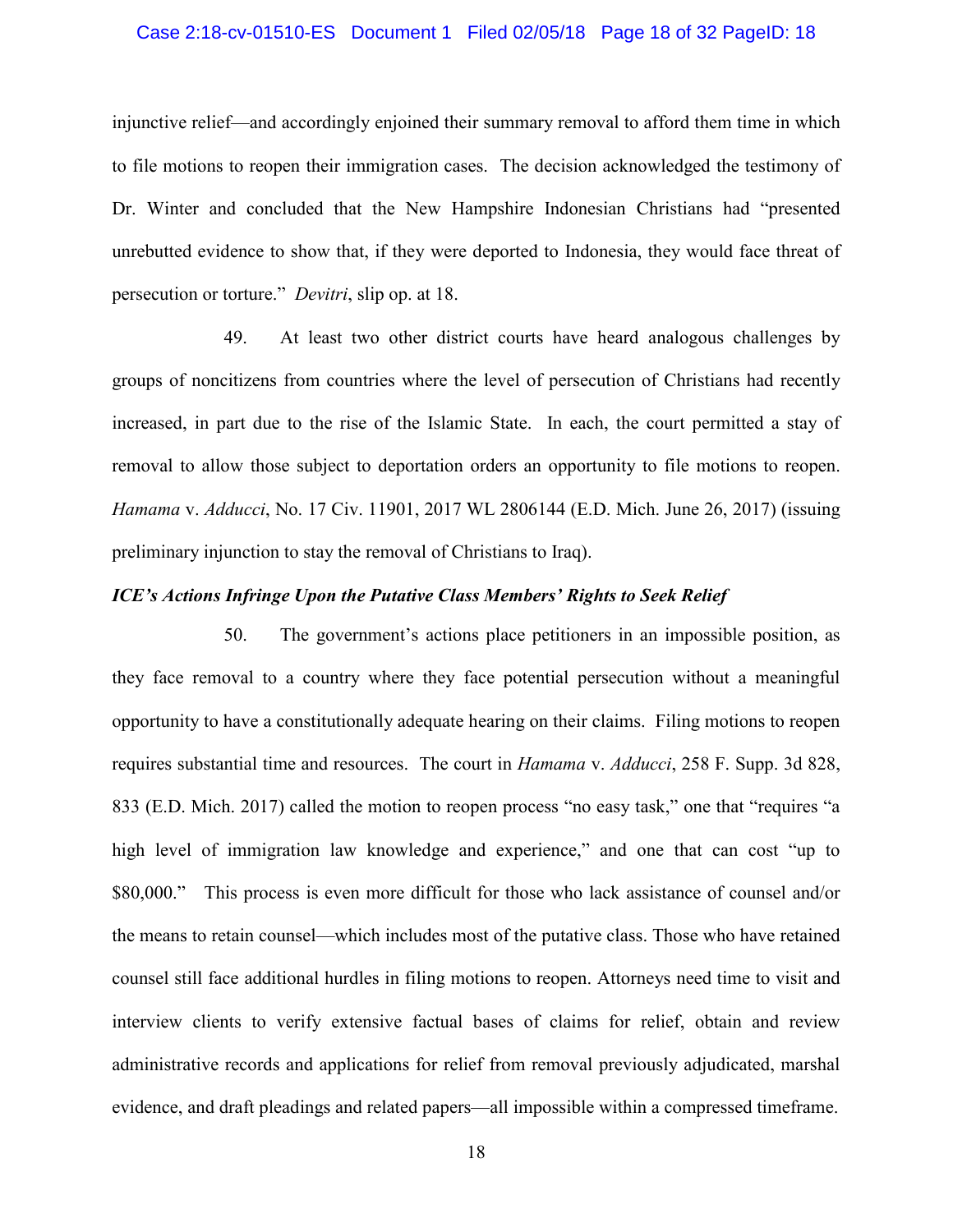#### Case 2:18-cv-01510-ES Document 1 Filed 02/05/18 Page 19 of 32 PageID: 19

51. Motions to reopen applications for asylum, withholding of removal, and/or CAT, the immediate removal timeline constitutes an even more egregious burden on due process rights. As here—where Petitioners/Plaintiffs have not filed a motion to reopen within 90 days of an order of removal – such a motion to reopen must be "based on changed circumstances arising in the country of nationality if such evidence is material and was not available and could not have been discovered or presented at the previous hearing." *Yan Fang Chen* v. *Attorney Gen. of U.S.*, 635 F. App'x 61, 63 (3d Cir. 2015) (quoting 8 C.F.R § 1003.2(c)(3)(ii)) (internal quotation marks omitted). To assess the deterioration of country conditions and, correspondingly, whether the Petitioners/Plaintiffs now have a well-founded fear of religious persecution based on changed circumstances, the Immigration Judge or the Board of Immigration Appeals will compare evidence presented at the initial adjudication with newly proffered evidence. *See Li Zhang* v. *Attorney Gen. of U.S.*, 543 F. App'x 277, 283 (3d Cir. 2013) (citing *Shu Han Liu* v. *Holder*, 718 F.3d 706, 713 (7th Cir. 2013)); *accord Marsadu* v. *Holder*, 748 F.3d 55, 58–59 (1st Cir. 2014). [4](#page-18-0) Plaintiffs/Petitioners currently face a no-win situation. They could file motions to reopen, yet would be deprived of the time necessary to ensure thorough preparation of the papers that are necessary to meet an exacting legal standard. Of course, such a quickly-prepared motion to reopen will invariably be denied. By contrast, failure to file for relief within the immediate removal timeline could result in *refoulement*. Such a choice clearly does not satisfy the minimum procedural safeguards guaranteed by due process.

<span id="page-18-0"></span> <sup>4</sup> A "well-founded fear of persecution" is demonstrated by evidence establishing a "reasonable likelihood" that the Petitioner/Plaintiff will face persecution, "provided that his fears are subjectively genuine and objectively reasonable. *Marsadu*, 748 F.3d at 58 (quoting 8 C.F.R. § 208.13(b)).

To prove that his fears are objectively reasonable, a petitioner typically must either: (a) produce credible, direct, and specific evidence supporting a fear of *individualized* persecution in the future, or (b) he must establish that there is a pattern or practice in his country of nationality of persecution of a group of persons similarly situated to the petitioner on account of race, religion, nationality, membership in a particular social group, or political opinion,

*Id.* (internal citations and quotations omitted).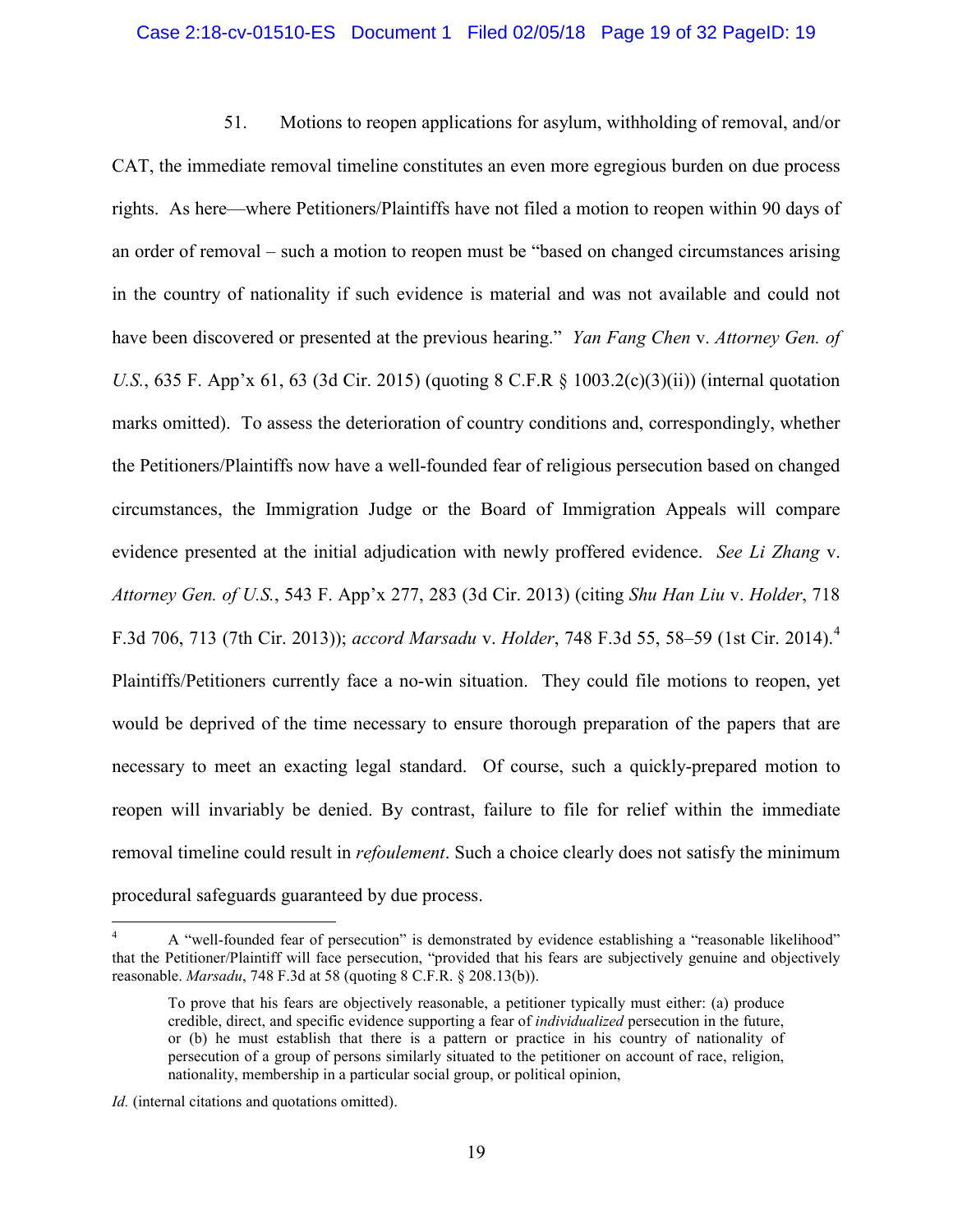### Case 2:18-cv-01510-ES Document 1 Filed 02/05/18 Page 20 of 32 PageID: 20

52. As referenced *supra*, the putative class is not the first that ICE has attempted to recently and summarily remove under analogous circumstances. In each case, courts have stepped in to enjoin summary removal.

53. In *Hamama*, the United States District Court for the Eastern District Court of Michigan heard a challenge to the deportation of a group of Iraqis who similarly lived for years under Orders of Supervision. On June 22, 2017 the court stayed their removal pending a determination of the court's jurisdiction. *Hamama* v. *Adducci*, No. 17 Civ. 11910, 2017 WL 2684477, at \*3 (E.D. Mich. June 22, 2017). Then, on July 11, 2017, the court recognized the Due Process and Suspension Clause rights at issue here, and granted an injunction against enforcement of the group members' orders of removal so that their rights could be "meaningfully asserted and addressed before other courts." *Hamama* v. *Adducci*, 258 F. Supp. 3d 828, 842 (E.D. Mich. 2017).

54. Next, on November 27, the United States District Court for the District of Massachusetts confronted a challenge to the removal of a group of Indonesian Christians who resided in New Hampshire under functionally identical terms as the putative class members here. *Devitri* v. *Cronen*, --- F. Supp. 3d ---, No. 17 Civ. 11842, 2017 WL 5707528, at \*8 (D. Mass. Nov. 27, 2017). The *Devitri* court held that it had jurisdiction over the dispute and temporarily enjoined ICE from removing the New Hampshire group pending a ruling on the motion for preliminary injunction. *Id.* In that decision, the court concluded that the procedural safeguards would be adequate "as long as they receive from this Court a reasonable time period for filing the motions to reopen to which they are entitled." *Id.* at \*7.

55. Just last week, two federal courts reached the same conclusions. The Central District of California issued a preliminary injunction to stop the deportation of a group of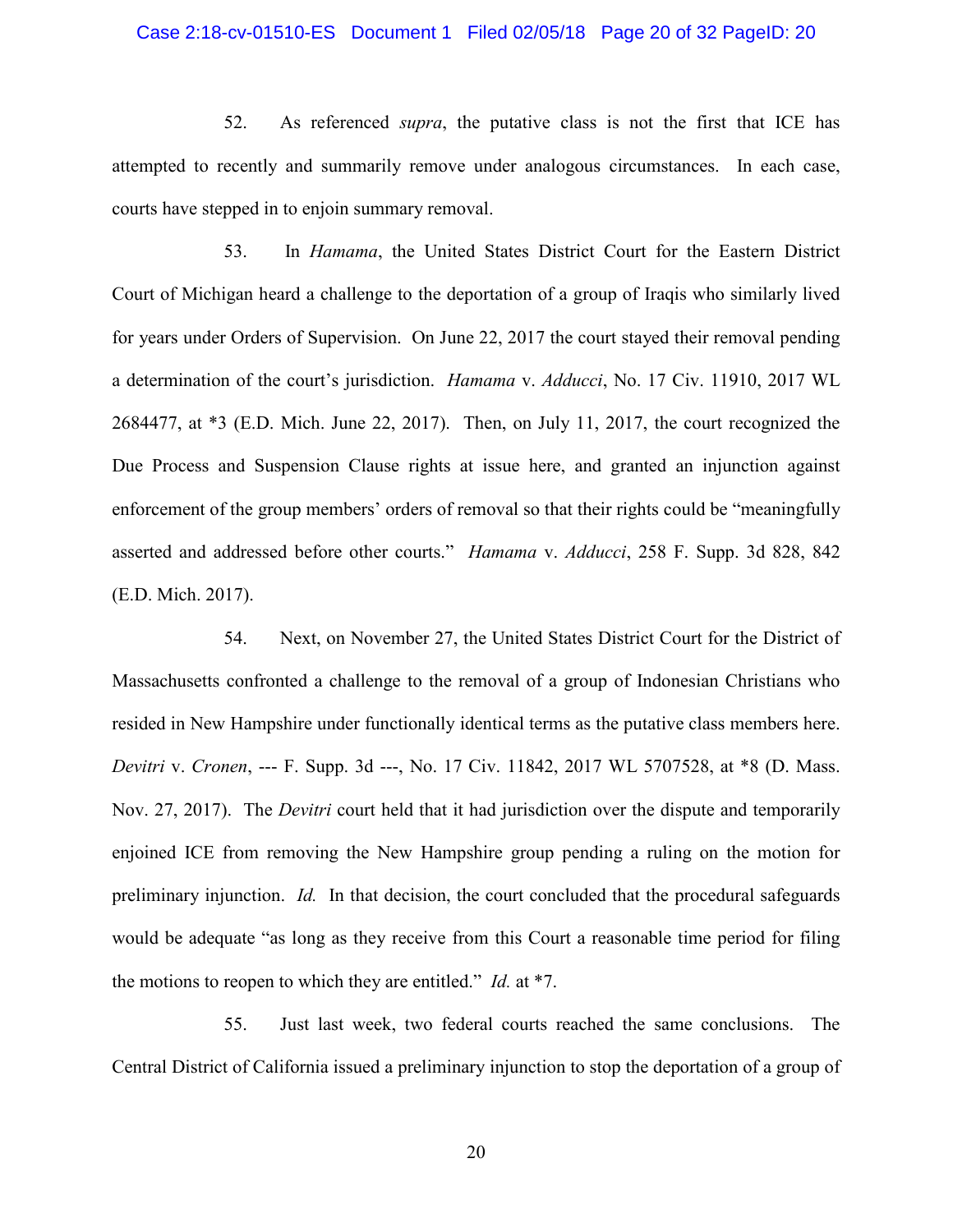### Case 2:18-cv-01510-ES Document 1 Filed 02/05/18 Page 21 of 32 PageID: 21

Cambodians—without any showing of changed country conditions—based on the finding that their due process right to file motions to reopen were implicated by the fact that they "had been living undisturbed under supervised release for decades, and reasonably concluded that removal, particularly imminent removal, was unlikely." *Nak Kim Chhoeuen* v. *Marin*, No. 17 Civ. 01898, 2018 WL 566821 (S.D. Cal. Jan. 25, 2018). In so doing, the *Chhoeun* Court cautioned that

It is disingenuous for the Government to claim that throughout the many years that Petitioners were permitted to live and work on supervised release, they should not have built up expectations that they would be permitted to remain in the country. Petitioners should instead be commended for investing in and becoming productive members of our communities notwithstanding their removal orders." [\*9]

The very next day, the District Court for the Southern District of Florida similarly halted the deportation of a group of Somali nationals who alleged a due process right to reasonable time in which to file motions to reopen based on changed circumstances: the escalation of violence in Somalia caused by Muslim extremists—conditions that postdated their final orders of removal. *Ibrahim* v. *Acosta*, No. 17 Civ. 24574, Slip op. at 1, 6 (S.D. Fla. Dec. 19, 2017)

[ECF No. 14].

56. Finally, just yesterday, the *Devitri* court issued its second decision, granting a preliminary injunction and staying the removal of Indonesian Christians in New Hampshire. *Devitri, supra*. Moreover, yesterday's *Devitri* decision noted that the court previously ordered the Government to produce each individual's A-file; *Devitri* Prelim. Inj. Dec. at 23 n.13 (citing Docket No. 58); *accord* Order, *Ibrahim* v. *Acosta*, No. 17 Civ. 24574*,* ECF No. 70 (S.D. Fla. Feb. 1, 2018) (also requiring the production of A-files). Finally, the court set a specific timeline under which motions to reopen must be heard. *Devitri, supra.* at 23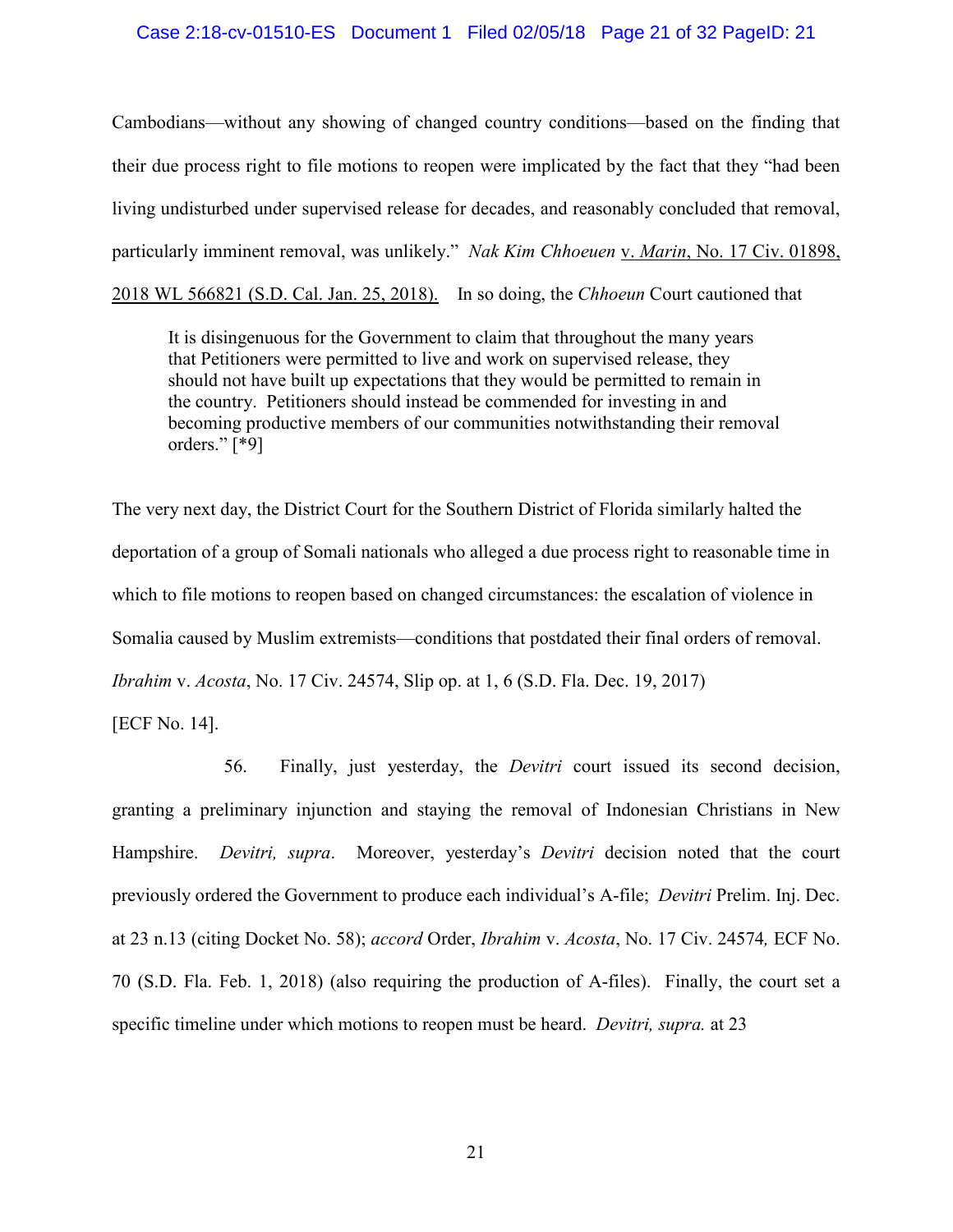57. In short, the federal courts that have addressed analogous challenges took taken swift action to protect the rights of similarly situated groups facing summary removal by enjoining such removal.

### **CLASS ALLEGATIONS**

58. Petitioners/Plaintiffs incorporate by reference the foregoing paragraphs as if fully alleged herein.

59. Petitioners/Plaintiffs represent a putative class of all Indonesian nationals within the jurisdiction of the Newark ICE Field Office with administratively final orders of removal predating 2009 and (at any point in time during or after 2009) were subject to an order of supervision.

60. Plaintiffs/Petitioners bring this action on behalf of themselves and all other similarly situated persons pursuant to Federal Rules of Civil Procedure 23(a) and 23(b)(2), and as a representative habeas class action for similarly situated persons pursuant to a procedure analogous to Rules 23(a) and 23(b)(2). *See Ali v. Ashcroft*, 346 F.3d 873, 889-91 (9th Cir. 2003) (holding that the district court did not exceed its habeas jurisdiction in certifying a nationwide habeas class), *withdrawn and amended on other grounds on reh'g, Ali v. Gonzales*, 421 F.3d 795 (9th Cir. 2005); *see also U.S. Parole Comm'n v. Geraghty,* 445 U.S. 388, 393 (1980)(recognizing class certification under Federal Rule of Civil Procedure 23 could apply to a writ of habeas corpus by analogy).

61. In addition to the named Petitioners/Plaintiffs, there are numerous other individuals living within the jurisdiction of the Newark ICE Field Office who were induced to participate in Agreement under humanitarian pretenses, who are now subject to Orders of Supervision, and whose rights under the United States Constitution and applicable international treaties are infringed by ICE's immediate removal timeline. Each of these similarly situated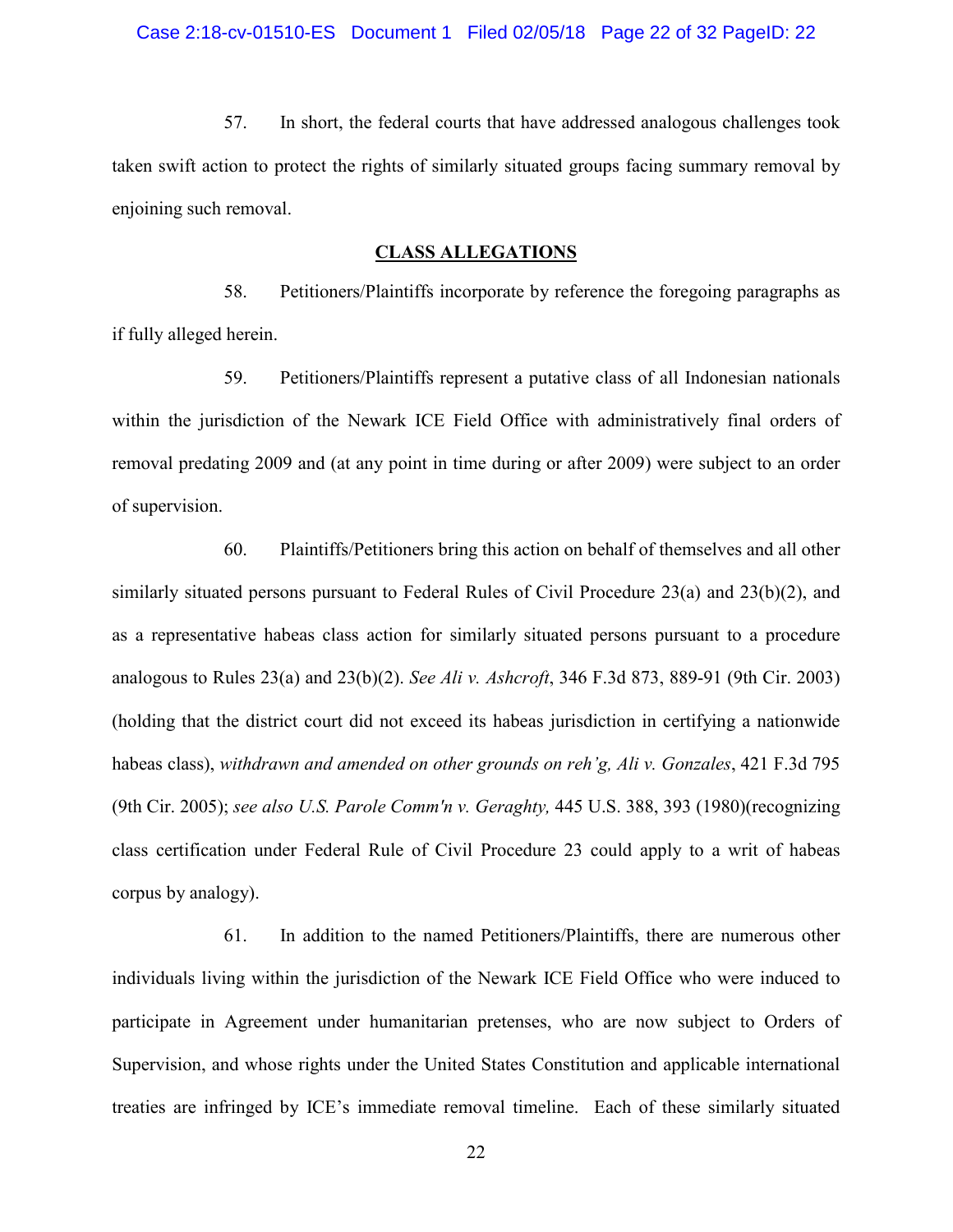### Case 2:18-cv-01510-ES Document 1 Filed 02/05/18 Page 23 of 32 PageID: 23

individuals is in "custody," faces imminent removal from the United States, and, as a result, is effectively being deprived of the opportunity to prepare motions to reopen underlying applications prior to removal. Due process and statutory and treaty protections afforded to persons fearing religious persecution or torture in their home countries compels sufficient time to file. Petitioners/Plaintiffs and the putative class they seek to represent be afforded the opportunity to take such steps and have their arguments heard by an Immigration Court before the government can send them to a country that is now foreign and hostile to them.

62. Each of these similarly situated individuals is entitled to bring a petition for a writ of habeas corpus, and writ of mandamus or, in the alternative, a complaint for declaratory and injunctive relief, to prohibit the Respondents'/Defendants' attempts to foreclose their access to counsel and ability to prepare filings necessary to seek relief from removal due to changed country conditions in Indonesia, changed familiar status, or any other valid basis for relief.

63. These similarly situated individuals satisfy the numerosity, typicality, commonality, and adequacy of representation requirements of Rule 23 of the Federal Rules of Civil Procedure. *See Gayle v. Warden Monmouth Cty. Corr. Inst.,* No. 12-CV-02806(FLW), 2017 WL 5479701, at \*1 (D.N.J. Nov. 15, 2017) (granting class certification to petitioners seeking habeas relief on behalf of themselves and all others similarly situated). The proposed class is defined under Rule 23(b)(2) as:

All Indonesian nationals within the jurisdiction of the Newark ICE Field Office, with final orders of removal, who have been, or will be, arrested, detained, or removed by ICE after having participated at any time in the New Jersey Indonesian Order of Supervision Agreement.

The proposed class falls within the defined categories of Rule 23(b)(2) in that "the party opposing the class has acted or refused to act on grounds generally applicable to the class, so that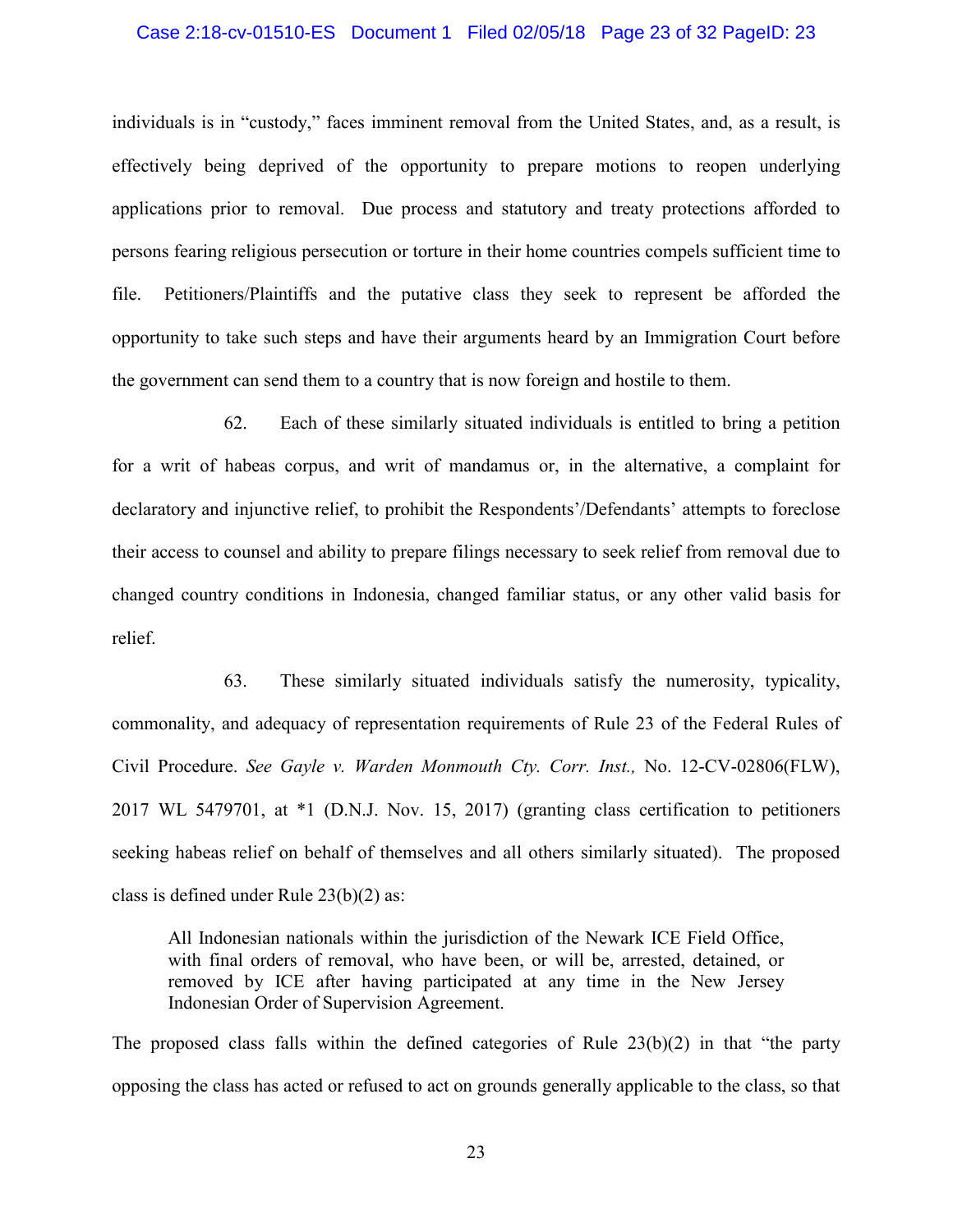### Case 2:18-cv-01510-ES Document 1 Filed 02/05/18 Page 24 of 32 PageID: 24

final injunctive relief or corresponding declaratory relief is appropriate with respect to the class as a whole." *Baby Neal for & by Kanter* v. *Casey,* 43 F.3d 48, 56 (3d Cir. 1994) (*quoting* Fed. R. Civ. Proc. 23(b)(2)).

64. Upon information and belief, there are approximately 50 to 55 Indonesian Christian individuals currently known who could be part of the proposed class. *See Stewart* v. *Abraham,* 275 F.3d 220, 226–27 (3d Cir. 2001) (recognizing that forty or more persons in a class ordinarily satisfies the numerosity requirement). The total number of class, and the nontransparent manner and in which the United States will affect their removal is such that joinder of the claims of all class members would be impracticable.

65. Joinder is also impracticable because many members of the class have limited financial means to bring an individual action for the relief requested herein and some class members may be dissuaded from bringing suit individually for fear of retaliation by the government for exercising their rights. This putative class action is only the first legal step for the affected individuals, designed merely to afford them the opportunity to take further legal steps, to individually protect their rights. Judicial economy and the need to expeditiously resolve the claims raised herein also counsel in favor of class treatment.

66. Petitioners/Plaintiffs' claims are typical of the claims of the proposed class. Petitioners/Plaintiffs' claims arise from the same course of events—reliance on the Agreement described herein, and ICE's abrupt detention of class members last week with no warning—and are thus based on the same legal arguments. *Baby Neal for & by Kanter*, 43 F.3d at 56 (commonality requirement will be satisfied if the named plaintiffs share at least one question of fact or law with the grievances of the prospective class).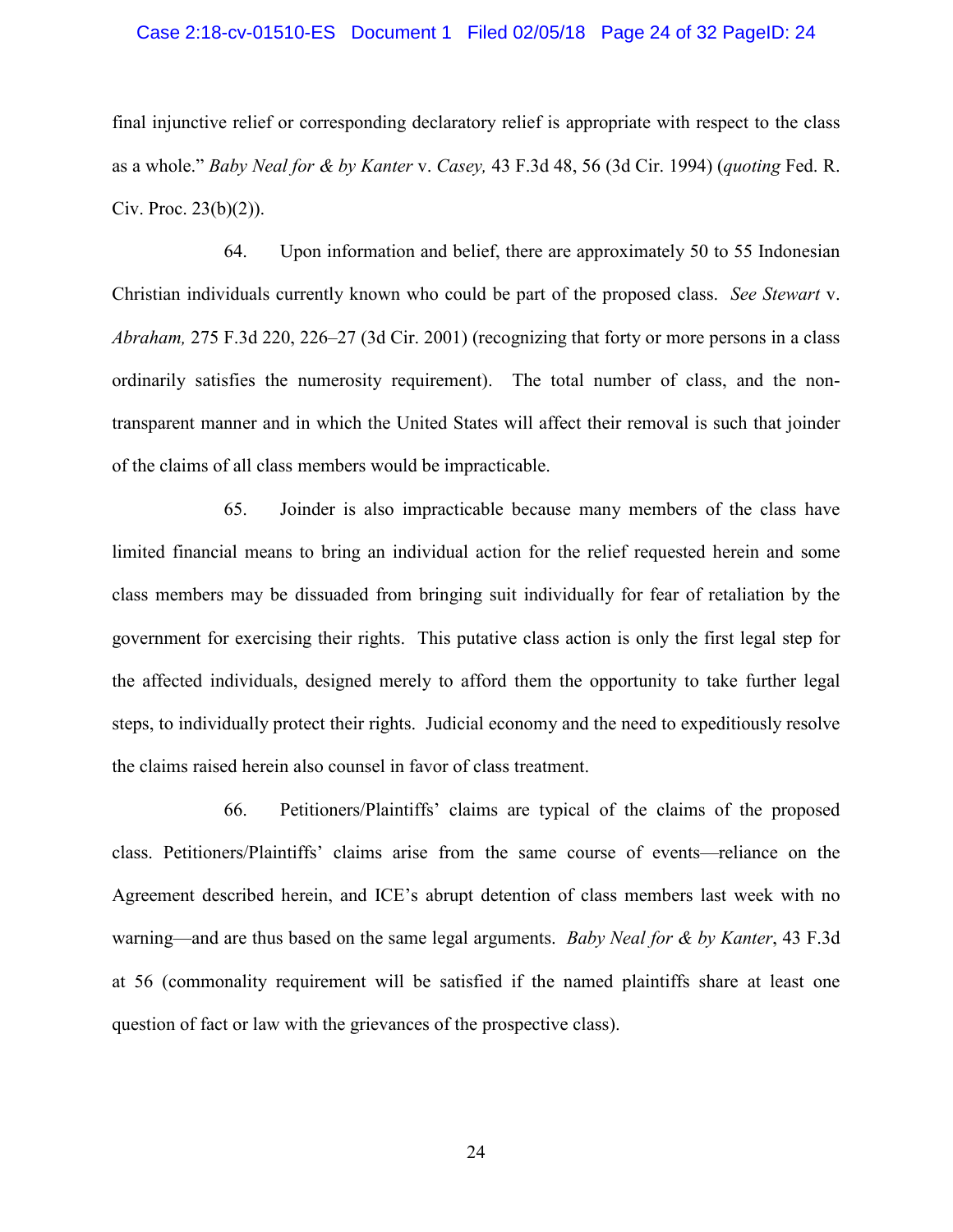### Case 2:18-cv-01510-ES Document 1 Filed 02/05/18 Page 25 of 32 PageID: 25

67. Petitioners/Plaintiffs will fairly and adequately protect the interests of the proposed class. Petitioners/Plaintiffs have no relevant conflicts of interest with other members of the proposed class, nor are any conflicts likely to arise, and Petitioners/Plaintiffs have the ability and incentive to prosecute the action vigorously on behalf of the class. Petitioners/Plaintiffs have retained competent counsel experienced in class action and immigration law.

68. There are multiple questions of law and fact common to the members of the proposed class. These common questions include, but are not limited to, the following:

- a. Whether the Court has jurisdiction over this case;
- b. Whether Petitioners/Plaintiffs and the proposed class can be removed without being provided an opportunity to demonstrate that they qualify for relief from persecution or torture based on, *inter alia,* changed country conditions in Indonesia;
- c. Whether 8 U.S.C. § 1158, 8 U.S.C. § 1231(b)(3), and the Convention Against Torture impose a mandatory obligation to consider Petitioners/Plaintiffs' and class members' individualized requests for relief from persecution or torture; and
- d. Whether Respondent violated Petitioners'/Plaintiffs' and class members' constitutional, statutory, and regulatory right to due process and a fair removal hearing by arbitrarily orchestrating a compressed process for removal that deprives them of their rights to reopen their individual immigration cases by giving them no time to make appropriate filings in Immigration Court.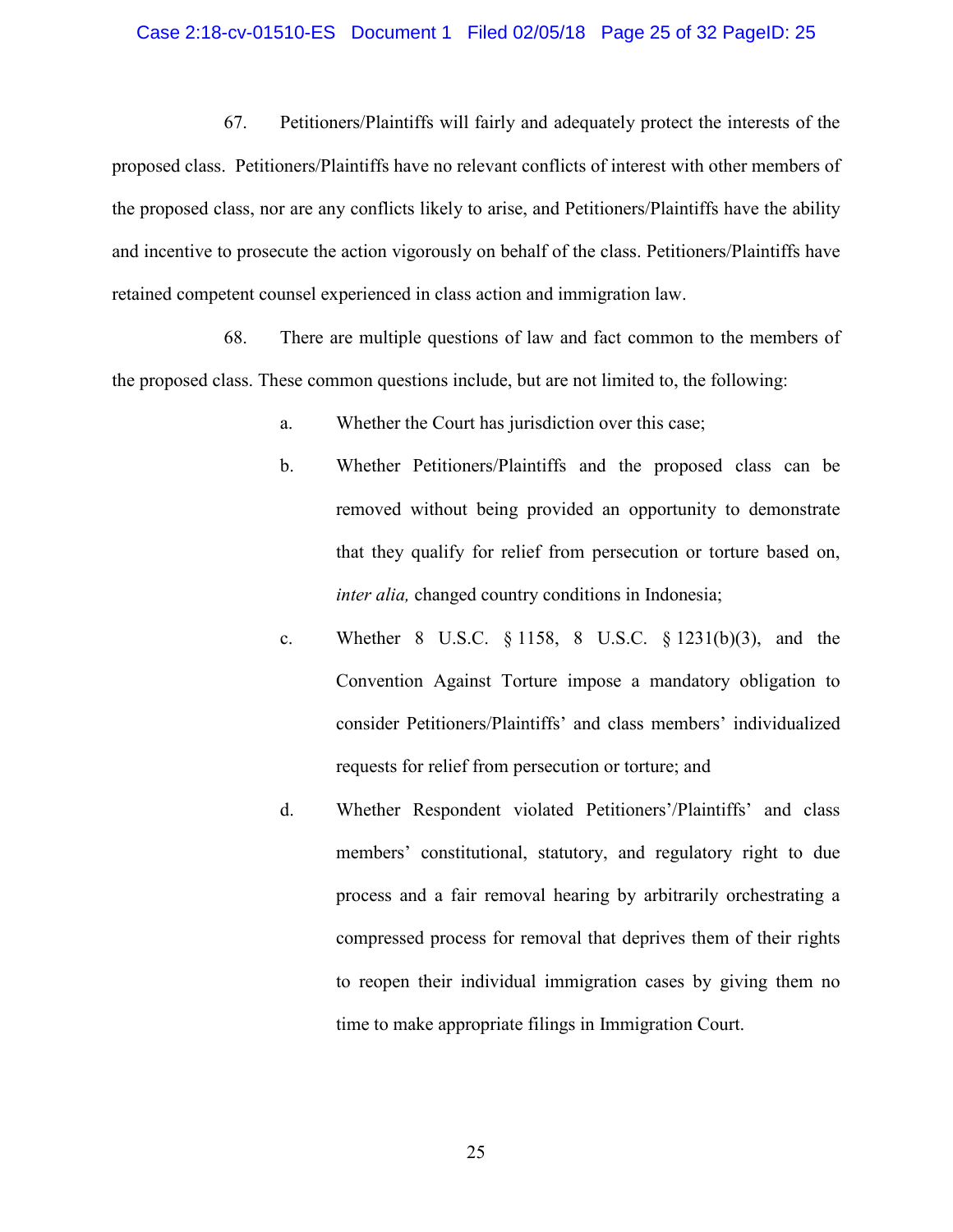69. Finally, the proposed class is ascertainable because the class is sufficiently

definite and provable. The class consists of Christian Indonesian nationals living in New Jersey with final orders of removal who relied upon the Agreement reached with ICE to allow them to remain in the United States under Orders of Supervision. Respondent should have records sufficient to identify all persons in the class.

## **CAUSES OF ACTION**

# **COUNT ONE FIFTH AMENDMENT – PROCEDURAL DUE PROCESS DENIAL OF RIGHT TO REOPEN REMOVAL ORDERS ON ACCOUNT OF ELIGIBILITY FOR ASYLUM/WITHHOLDING OF REMOVAL/CAT PROTECTION**

70. Petitioners/Plaintiffs reallege the foregoing paragraphs as if set forth fully

71. Procedural due process requires that the government be constrained before it acts in a way that deprives individuals of life or liberty interests protected under the Due Process Clause of the Fifth Amendment.

herein.

72. The United States government is obligated by federal and international law, to hear the claims of noncitizens, regardless of their status, who have a credible fear of persecution or torture emanating from their home country before they are removed from the United States to that country.

73. Because the danger to the named Petitioners/Plaintiffs and others similarly situated is based on changed country circumstances in Indonesia, they have not received their core procedural entitlement-they have not had an opportunity to have their claims heard at a meaningful time and in a meaningful manner, that is, with respect to current conditions, not the conditions that existed at the time their removal order was first issued. Removing the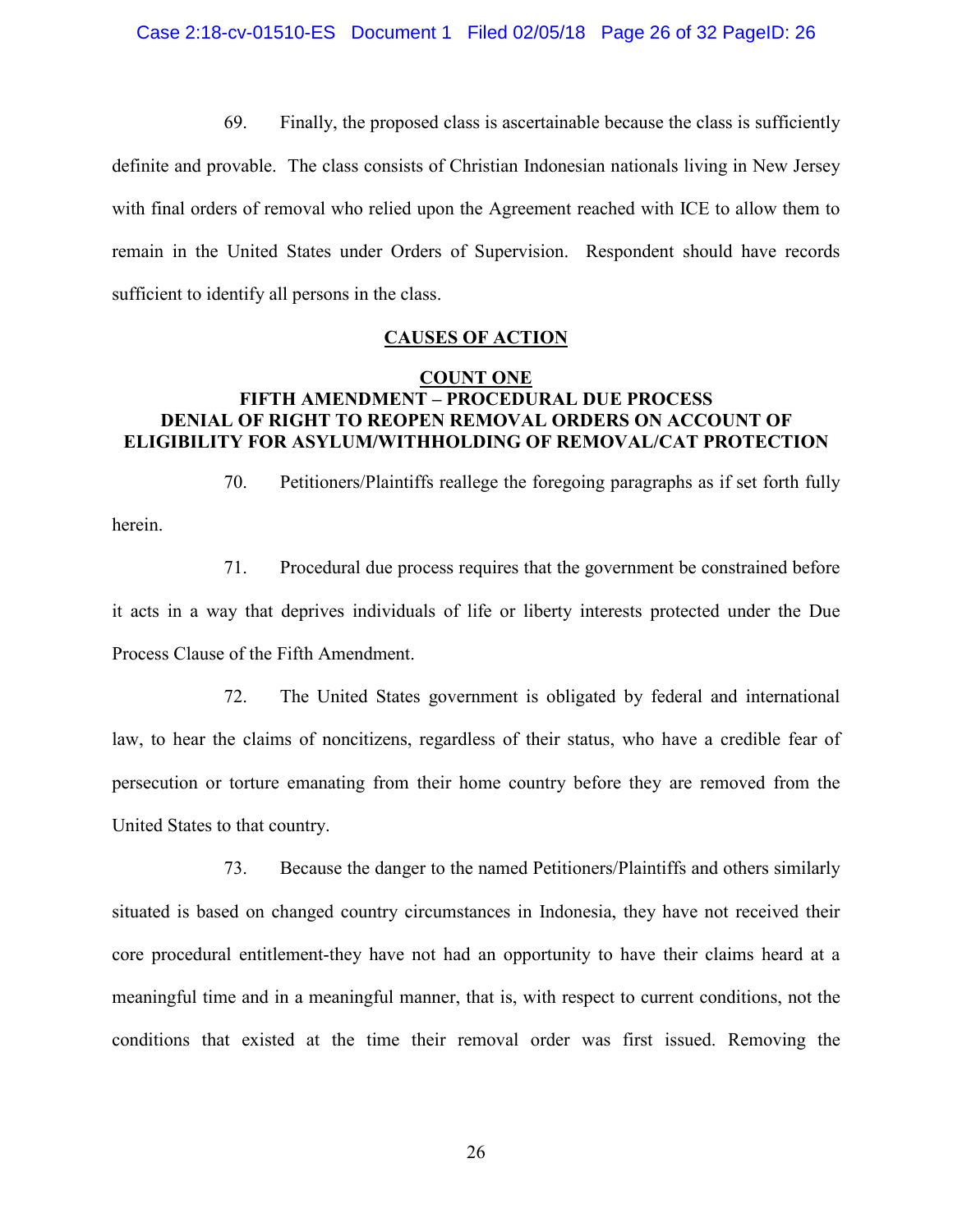### Case 2:18-cv-01510-ES Document 1 Filed 02/05/18 Page 27 of 32 PageID: 27

Petitioners/Plaintiffs without giving them this opportunity violates due process guarantee of the Fifth Amendment.

### **COUNT TWO**

# **IMMIGRATION AND NATIONALITY ACT – PROHIBITION ON REMOVAL TO COUNTRY WHERE INDIVIDUAL WOULD FACE PERSECUTION OR TORTURE**

herein.

74. Petitioners/Plaintiffs reallege the foregoing paragraphs as if set forth fully

75. Pursuant to the INA, and to ensure compliance with international treaties for which it is a signatory, including the Convention Against Torture and Other Cruel, Inhuman or Degrading Treatment or Punishment, Dec. 10, 1984, S. Treaty Doc. No. 100-20 (1988), 1465 U.N.T.S. 85, 8 C.F.R. §§ 208.16–208.18, and the Foreign Affairs Reform and Restructuring Act of 1998, 8 U.S.C. § 1231 note, the U.S. government is prohibited from removing noncitizens to countries where they are more likely than not to face persecution or torture.

76. The prohibition on removal is mandatory for anyone who satisfies the eligibility criteria set forth in the applicable statutes and regulations. In addition, where country conditions change after an individual has been ordered removed, the INA specifically provides for motions to reopen a removal order in order to renew one's claims for protection in light of new facts.

77. Petitioners/Plaintiffs, who are facing removal to Indonesia based on stale removal orders, face persecution and/or torture if removed to that country in light of changed circumstances since their cases were first considered. Removing the Petitioners/Plaintiffs without giving them a fair opportunity to raise these issues in Immigration Court violates the INA and international treaties to which the United States is a signatory.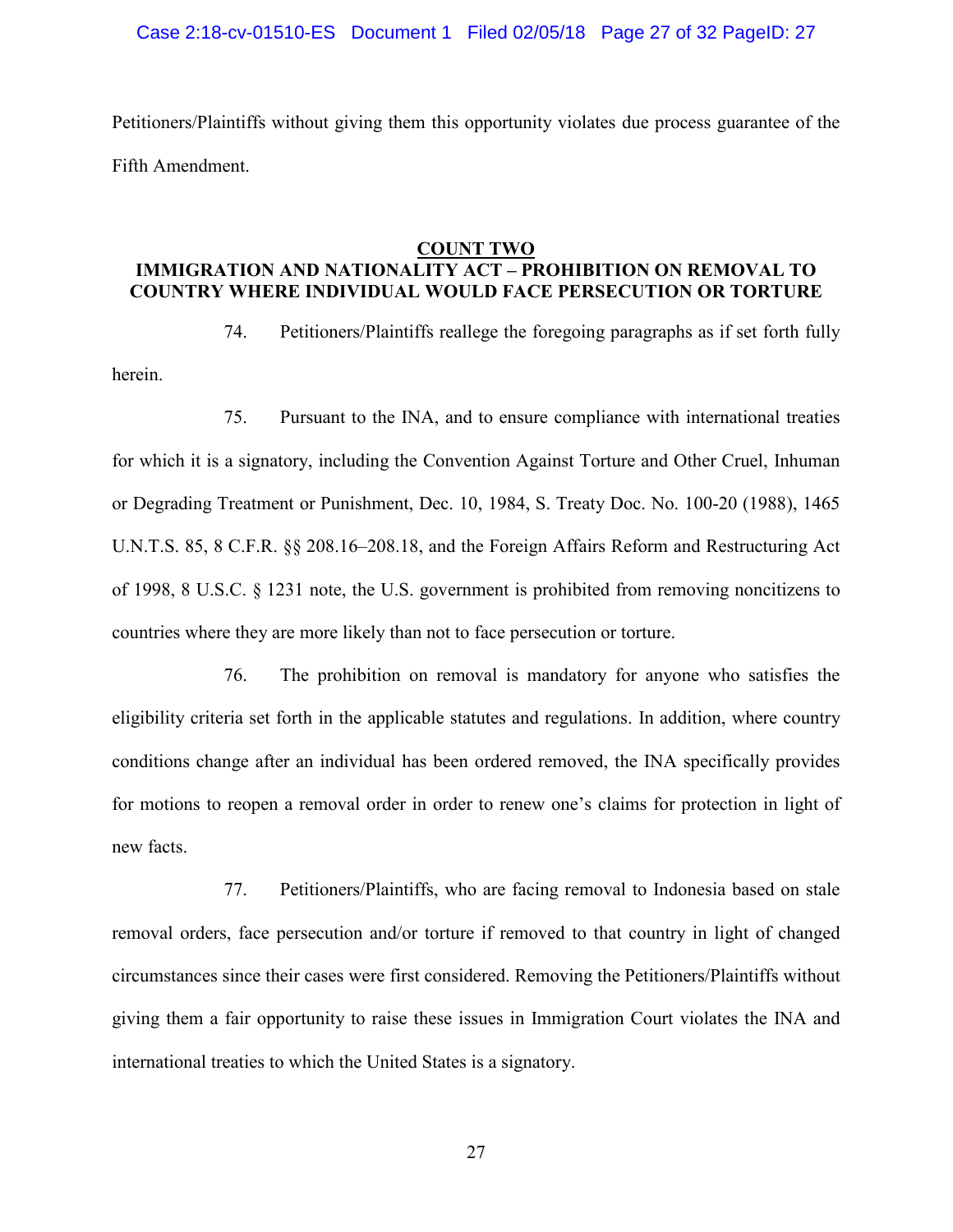## **COUNT THREE SUSPENSION CLAUSE**

78. Petitioners/Plaintiffs reallege the foregoing paragraphs as if set forth fully herein.

79. The Suspension Clause requires that the federal courts have opportunity for meaningful review of Petitioners' claims for relief. Absent this court's intervention, such Petitioners would be removed before being able to seek or avail themselves of such review.

# **COUNT FOUR--UNLAWFUL DETENTION**

80. Petitioners/Plaintiffs reallege the foregoing paragraphs as if set forth fully

81. Petitioners/Plaintiffs' detention violates due process unless it bears a reasonable relationship to the government's purposes—effectuating removal and protecting against danger.

82. The government's detention of Petitioners/Plaintiffs bears no reasonable relationship to either purpose. At a minimum, Petitioners/Plaintiffs must be afforded individualized determinations to assess whether their continued detention is justified.

## **PRAYER FOR RELIEF**

**WHEREFORE**, Petitioners/Plaintiffs respectfully request that this Honorable Court:

A. Assume jurisdiction over this matter;

herein.

B. Issue a temporary restraining order staying Petitioners'/Plaintiffs' removal or detention, until this action is decided;

C. Certify a class defined as all Indonesian nationals within the jurisdiction of the Newark ICE Field Office with final orders of removal predating 2009.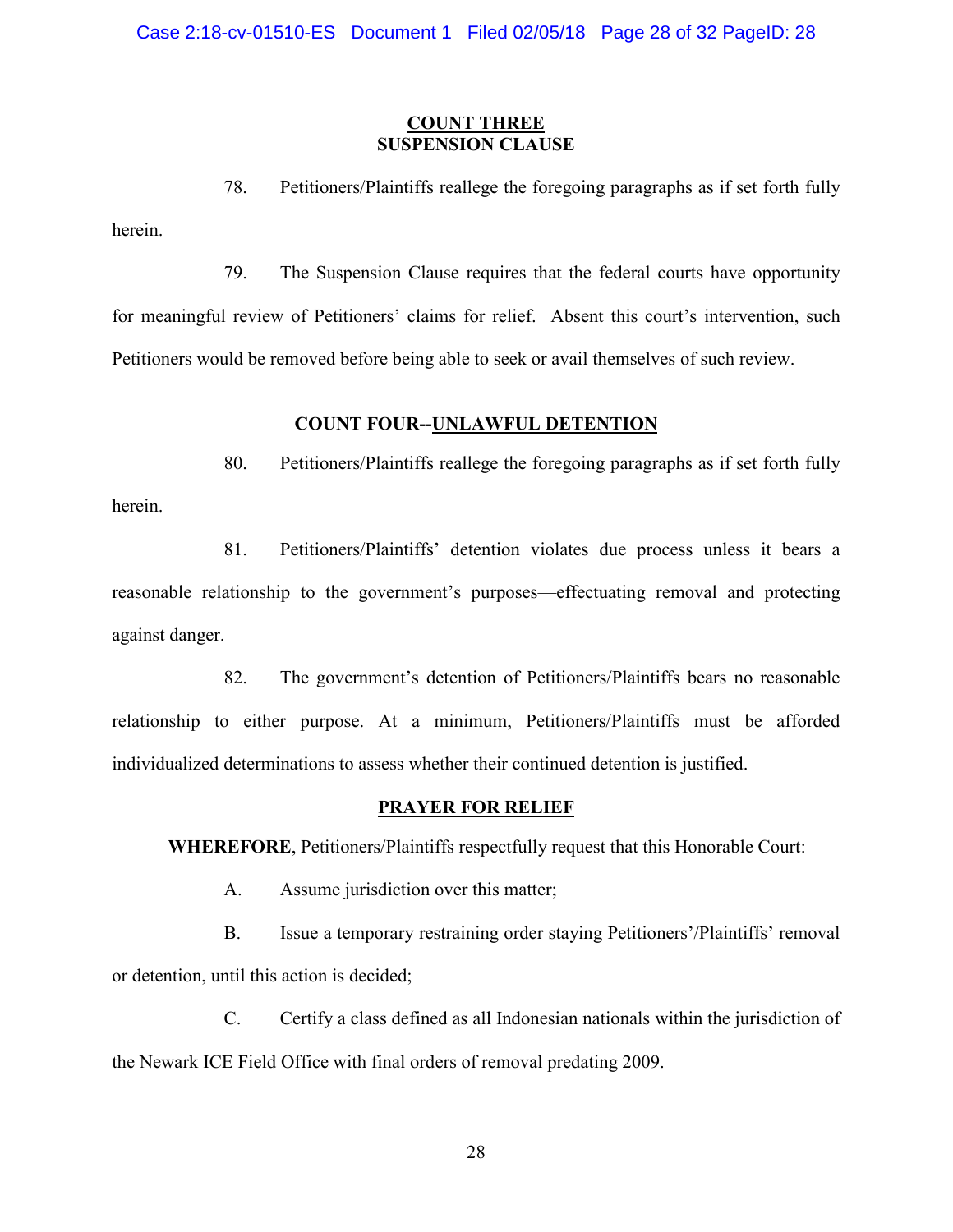### Case 2:18-cv-01510-ES Document 1 Filed 02/05/18 Page 29 of 32 PageID: 29

D. Declare that Respondents/Defendants have violated the rights of Petitioners/Plaintiffs;

E. Order Respondents/Defendants to provide Petitioners'/Plaintiffs' counsel in this action with copies of their A files (immigration files).

F. Order Respondents/Defendants to provide Petitioners'/Plaintiffs' counsel in this action with any and all program descriptions, criteria, email and other correspondence, or policy memoranda relating to New Jersey Indonesian Orders of Supervision Agreement;

G. Enjoin Respondents/Defendants from removing Petitioners/Plaintiffs to Indonesia until they have an individualized opportunity to establish before an impartial adjudicator that, in light of current conditions, they are entitled to protection against removal;

H. Enjoin Respondents/Defendants from removing Petitioners/Plaintiffs to Indonesia until they have been given sufficient time to enable them to file motions to reopen their removal orders, if they do not already have pending motions to reopen, and to await adjudications of such motions; specifically, each Petitioner/Plaintiff should be given at least four months to file their motions to reopen, starting when the government provides a copy of the individual's A-file and the Record of Proceedings to the Petitioner's immigration counsel (*i.e*., counsel who has filed a G-28 form or equivalent) or, if the Petitioner does not have counsel, to the Petitioner; any Petitioner who does file a motion to reopen should be protected by the stay until such time as the immigration court or the Board of Immigration Appeals ("BIA") adjudicate the motion, and the Petitioner has had the opportunity to file a petition for review and seek a stay of removal with the Court of Appeals;

I. Enjoin Respondents/Defendants from transferring Petitioners/Plaintiffs outside of the jurisdiction of Newark Field Office;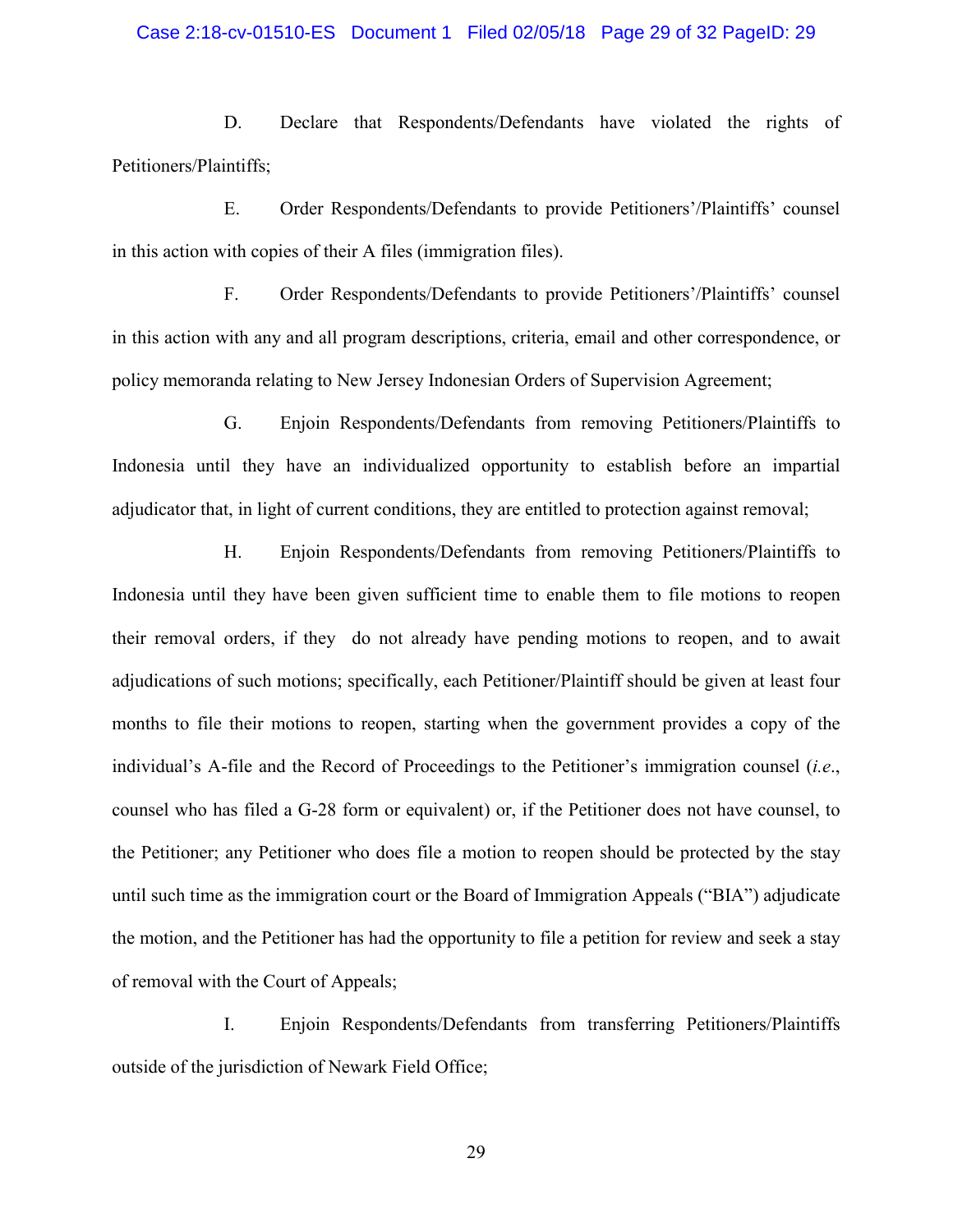# Case 2:18-cv-01510-ES Document 1 Filed 02/05/18 Page 30 of 32 PageID: 30

J. Order Respondents/Defendants to release all Petitioners/Plaintiffs from detention absent an individualized determination by an impartial adjudicator that their detention is justified based on danger or flight risk, which cannot be sufficiently addressed by alternative conditions of release and/or supervision;

- K. Award reasonable attorneys' fees and costs to Petitioners/Plaintiffs; and
- L. Grant such other further relief as is just and equitable.
- M. Date: February 2, 2018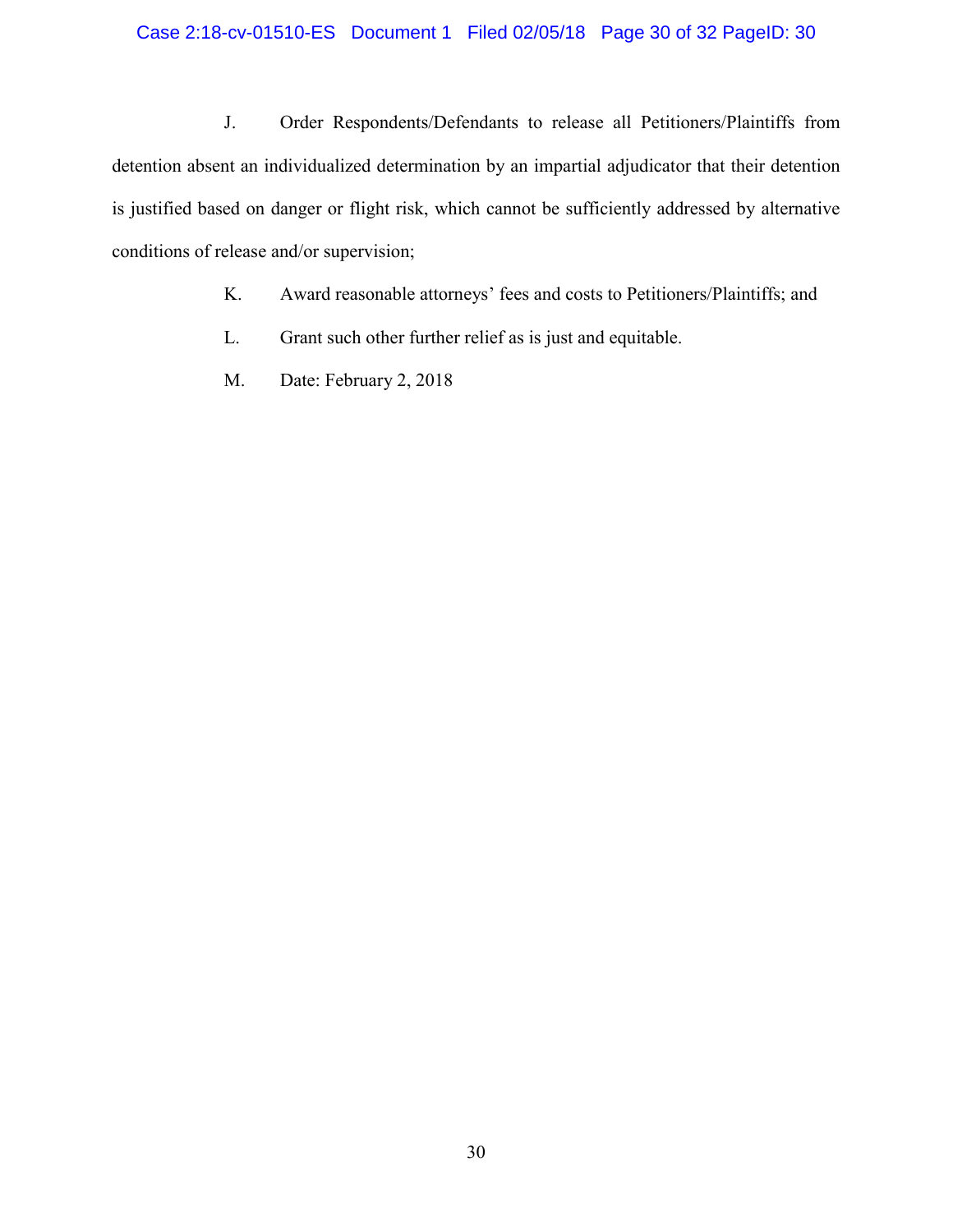Case 2:18-cv-01510-ES Document 1 Filed 02/05/18 Page 31 of 32 PageID: 31

Dated: February 2, 2018

Respectfully Submitted,

PETITIONERS/PLAINTIFFS

By Their Attorneys,

,<br>leyada Shalen

Farrin Anello\* Alexander Shalom Edward Barocas Jeanne LoCicero AMERICAN CIVIL LIBERTIES UNION OF NEW JERSEY FOUNDATION 89 Market Street, 7th Floor P.O. Box 32159 Newark, NJ 07102

Lee Gelemt\* Judy Rabinovitz\* Anand Balakrishnan\* ACLU FOUNDATION IMMIGRANTS' RIGHTS PROJECT 125 Broad Street, 18<sup>th</sup> Floor New York, NY 10004 (212)549-2618

Walter G. Ricciardi\* Emily B. Goldberg Andrew J. Markquart\* Stephen Popernik\* Urooj Khan\* PAUL, WEISS, RIFKIND, WHARTON & GARRISON LLP 1285 Avenue of the Americas New York, NY 10019

*\*pro hac vice* application forthcoming